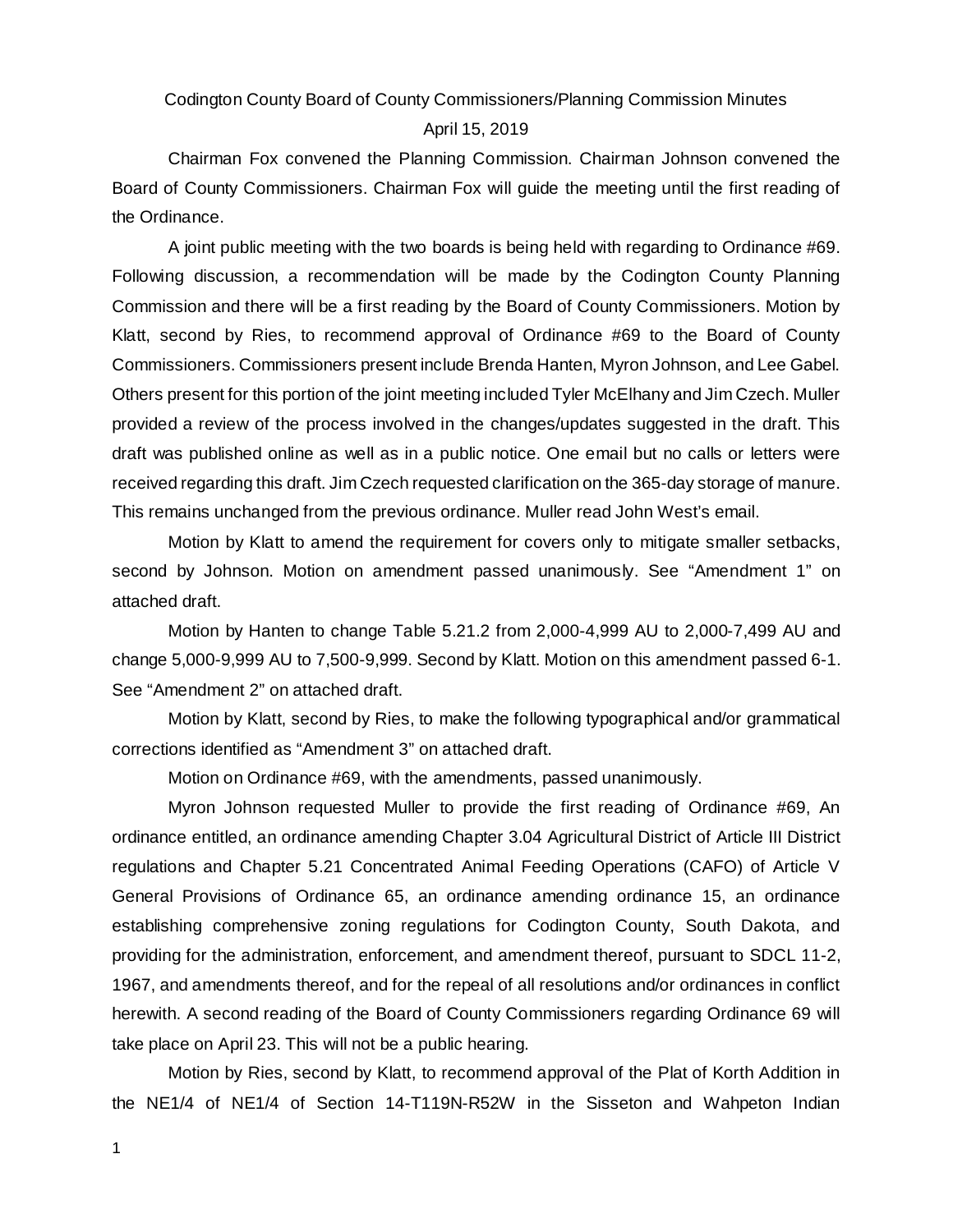Reservation, Codington County, SD (5 acres). A variance to the minimum lot size had been granted to this property in 2010 as it was previously the site of a school. This plat is a requirement of the variance. Motion passed unanimously.

Motion by Commissioner Hanten, second by Commissioner Gabel, to approve the Plat of Korth Addition. Motion passed unanimously.

Motion to adjourn Board of County Commissioners by Hanten, second by Gabel. Motion passed unanimously. (Planning commission still in session.)

During open session, Muller indicated that Gergen's would like their second house to be considered as farm employee housing which does allow for two residences on one property; however, it has been the board's practice that secondary employee housing consists of mobile homes. This is also written in the Comprehensive Land Use.

Motion to adjourn by Hanten, second by Ries. Motion passed unanimously. Meeting adjourned at 9:16 pm.

Respectfully Submitted,

Becky Goens, Secretary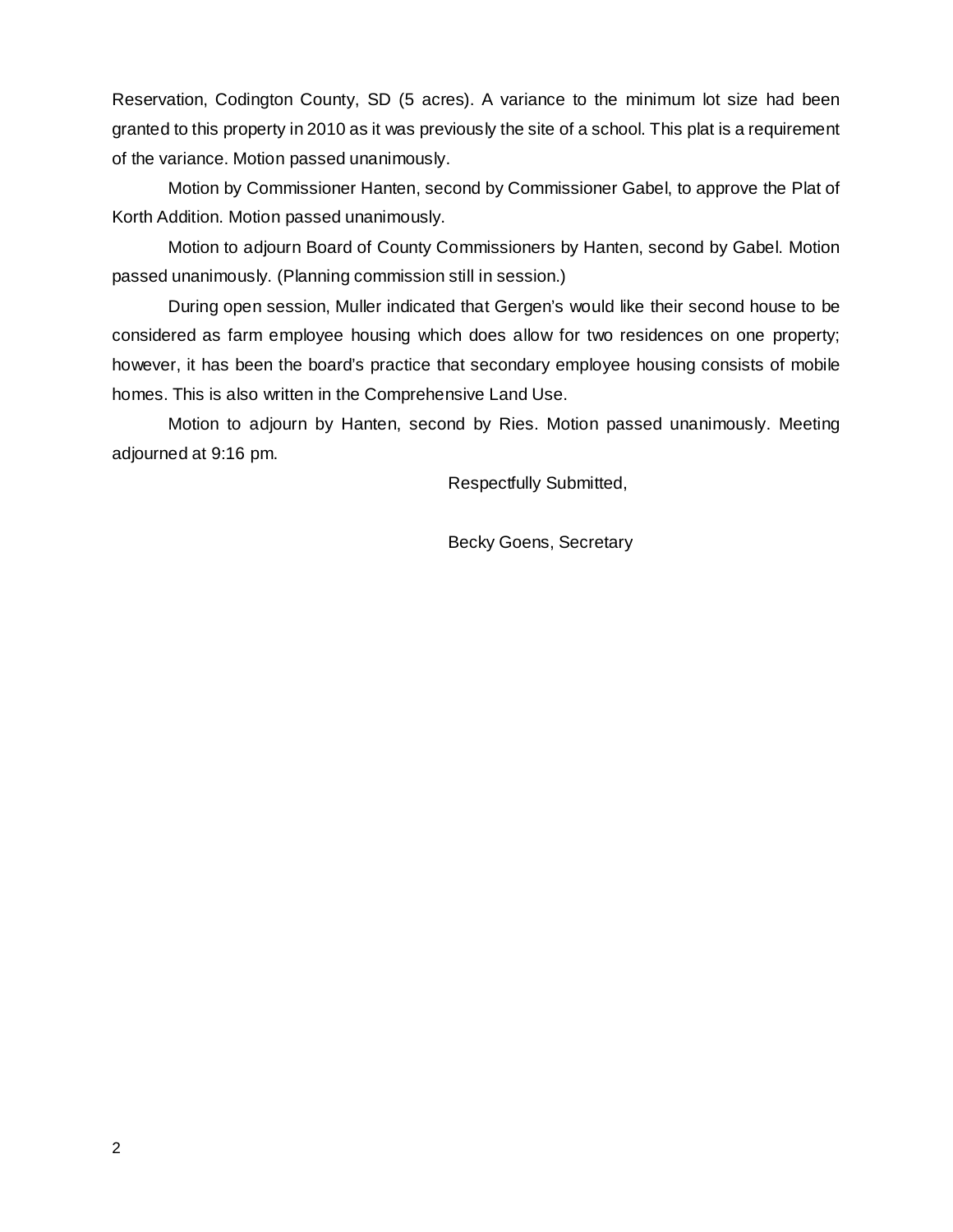## **APRIL 2019**

## **CODINGTON COUNTY PLANNING COMMISSION STAFF REPORT**

## **CODINGTON COUNTY PLANNING COMMISSION and CODINGTON COUNTY BOARD OF COUNTY COMMISSIONERS**

#### **ISSUE #1 Ordinance Amendment**

#### **Initiated by Planning Commission**

## **Action Item – Recommendation of approval of Ordinance Amending the Zoning Ordinance:**

**Summary:** This is the version of the Concentrated Animal Feeding Regulations, based upon the determination of the Planning Commission and County Commission during work sessions held from April 2017 through March 2019 relating to this matter.

It should be noted: following the placement of the proposed draft on the website, it was found that no reference is made to a setback from "Township Right-of-Way". Though inadvertently left off of the draft before these Boards; staff recommends a Motion to amend, to add "Township" to the list of Rights-of-way in Table 5.21.2 Separation Distances. •

#### **Ordinance #69**

AN ORDINANCE ENTITLED, AN ORDINANCE AMENDING CHAPTER 3.04 AGRICULTURAL DISTRICT OF ARTICLE III DISTRICT REGULATIONS AND CHAPTER 5.21 CONCENTRATED ANIMAL FEEDING OPERATIONS (CAFO) OF ARTICLE V GENERAL PROVISIONS, OF ORDINANCE 65, AN ORDINANCE AMENDING ORDINANCE 15, AN ORDINANCE ESTABLISHING COMPREHENSIVE ZONING REGULATIONS FOR CODINGTON COUNTY, SOUTH DAKOTA, AND PROVIDING FOR THE ADMINISTRATION, ENFORCEMENT, AND AMENDMENT THEREOF, PURSUANT TO SDCL 11-2, 1967, AND AMENDMENTS THEREOF, AND FOR THE REPEAL OF ALL RESOLUTIONS AND/OR ORDINANCES IN CONFLICT HEREWITH.

## **ISSUE #2 PLAT**

#### **Applicant/Property Owners: Robert Korth**

Property Description: Plat of Korth Addition in the Northeast Quarter of the Northeast Quarter of Section 14-T119N-R52W of the 5th P.M., in the Sisseton and Wahpeton Indian Reservation, Codington County, South Dakota.

#### **Zoning Designation: A-Agricultural District**

Request: Plat a 5 acre lot at the site of a nonconforming 1-acre lot of record, granted variance in 2010.

#### **ISSUE #3 OPEN/ADMINISTRATIVE REPORT**

## **ISSUE #4 EXECUTIVE SESSION**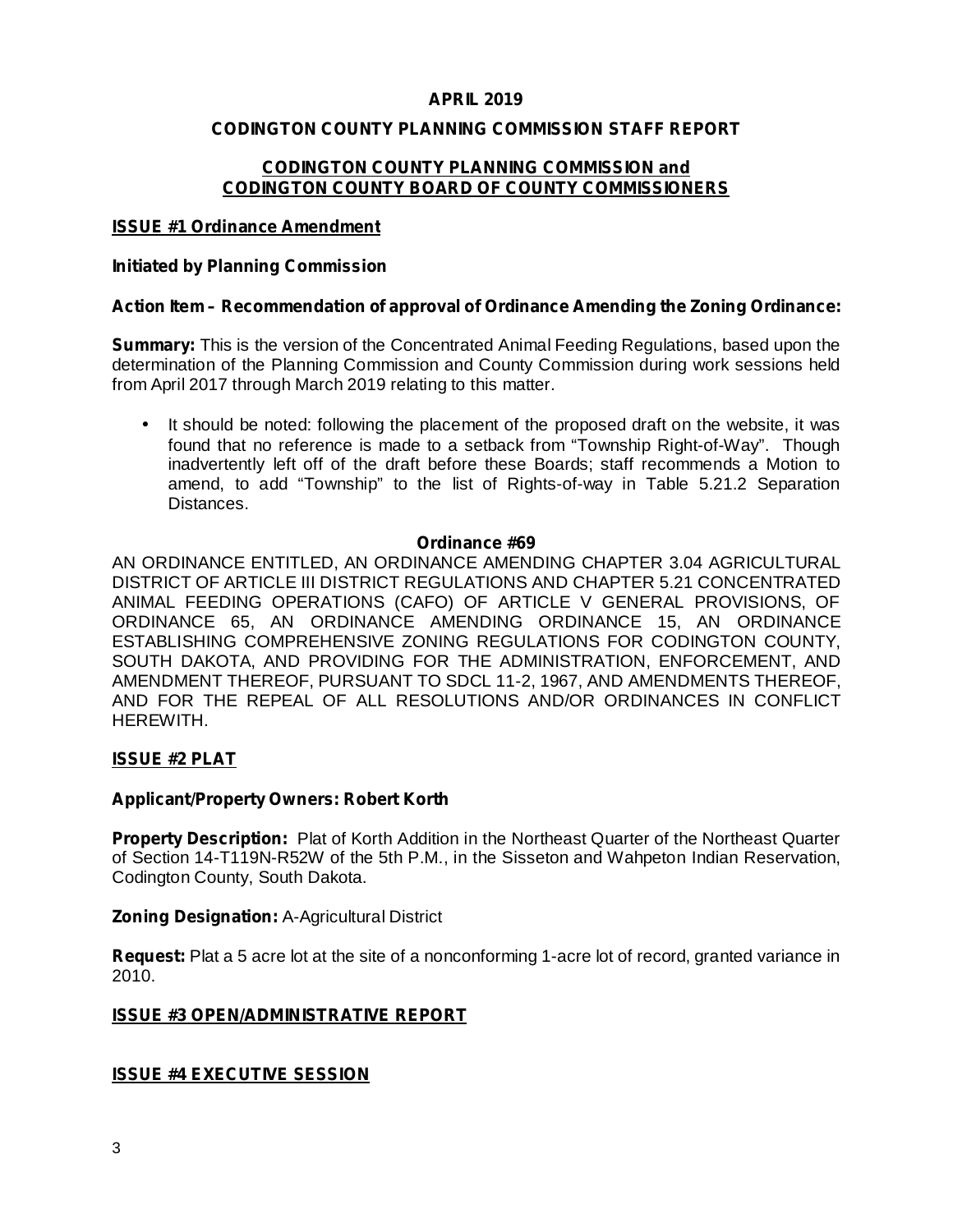#### **Ordinance #69**

AN ORDINANCE ENTITLED, AN ORDINANCE AMENDING CHAPTER 3.04 AGRICULTURAL DISTRICT OF ARTICLE III DISTRICT REGULATIONS AND CHAPTER 5.21 CONCENTRATED ANIMAL FEEDING OPERATIONS (CAFO) OF ARTICLE V GENERAL PROVISIONS, OF ORDINANCE 65, AN ORDINANCE AMENDING ORDINANCE 15, AN ORDINANCE ESTABLISHING COMPREHENSIVE ZONING REGULATIONS FOR CODINGTON COUNTY, SOUTH DAKOTA, AND PROVIDING FOR THE ADMINISTRATION, ENFORCEMENT, AND AMENDMENT THEREOF, PURSUANT TO SDCL 11-2, 1967, AND AMENDMENTS THEREOF, AND FOR THE REPEAL OF ALL RESOLUTIONS AND/OR ORDINANCES IN CONFLICT HEREWITH.

BE IT ORDAINED BY THE BOARD OF COUNTY COMMISSIONERS OF CODINGTON COUNTY, SOUTH DAKOTA: that Section 3.04.01 of Article III District Regulations, adopted by Ordinance #65, March 27, 2017, as amended, of the Zoning Ordinance of Codington County be amended by adding the following terms highlighted in bold and underline font:

Highlighted items in bold and underline font to be added. Highlighted items in strikethrough font to be removed. Items for edit (strikethrough/bold and underline font) in green highlight were changed by Planning Commission Amendment #3 prior to final recommendation and First Reading at the April 15, 2019 Meeting.

#### *Section 3.04.01 Permitted Uses.*

1. Agricultural activities and farm related buildings, including Type Class 54 Concentrated Animal Feeding Operations.

BE IT ORDAINED BY THE BOARD OF COUNTY COMMISSIONERS OF CODINGTON COUNTY, SOUTH DAKOTA: that Section 3.04.02 of Article III District Regulations, adopted by Ordinance #65, March 27, 2017, as amended, of the Zoning Ordinance of Codington County be amended by adding the following terms highlighted in bold and underline font:

Highlighted items in bold and underline font to be added. Highlighted items in strikethrough font to be removed.

#### **Section 3.04.02 Conditional Uses.**

8. Class 1, Class 2, *Class 3*, and Class 34 concentrated animal feeding operations. See **Concentrated Animal Feeding Operation, Section 5.4421.** 

BE IT FURTHER ORDAINED BY THE BOARD OF COUNTY COMMISSIONERS OF CODINGTON COUNTY, SOUTH DAKOTA: that Chapter 5.21 CONCENTRATED ANIMAL FEEDING OPERATION REGULATIONS (CAFO's) of Article V General Requirements, adopted by Ordinance #65, March 27, 2017, as amended, of the Zoning Ordinance of Codington County be amended by adding the highlighted items in bold and underline font; and deleting the highlighted items in "strikethrough" font.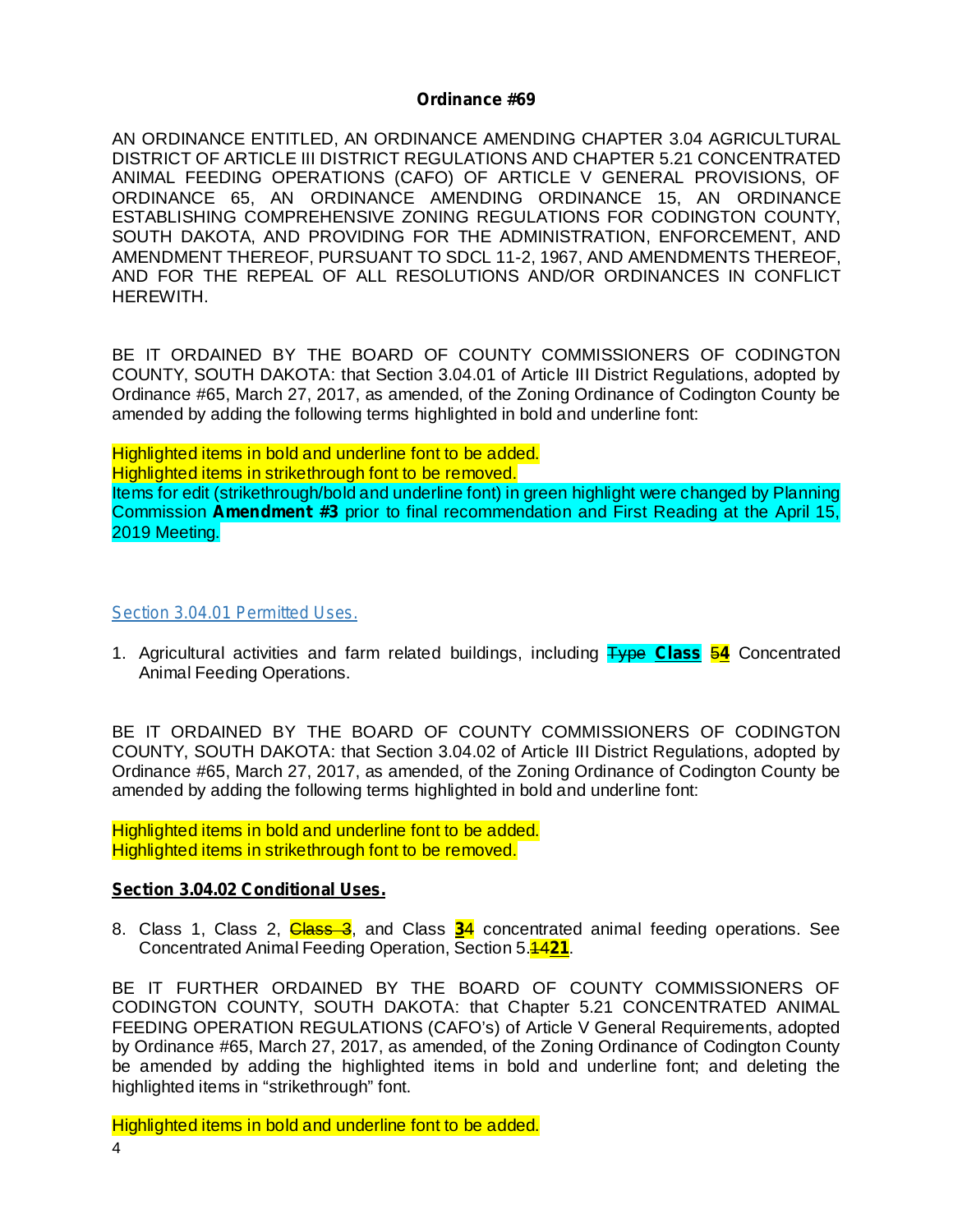Highlighted items in strikethrough font to be removed.

Items for edit (strikethrough/bold and underline font) in green highlight were changed by Planning Commission Amendment #1 prior to final recommendation and First Reading at the April 15, 2019 Meeting.

Items for edit (strikethrough/bold and underline font) in grey highlight were changed by Planning Commission **Amendment #2** prior to final recommendation and First Reading at the April 15, 2019 Meeting.

Items for edit (strikethrough/bold and underline font) in green highlight were changed by Planning Commission Amendment #3 prior to final recommendation and First Reading at the April 15, 2019 Meeting.

# CHAPTER 5.21 CONCENTRATED ANIMAL FEEDING OPERATION REGULATIONS (CAFOs).

## **Section 5.21.01 Intent**

An adequate supply of healthy livestock, poultry and other animals is essential to the well-being of county citizens and the State of South Dakota. However, livestock, poultry, and other animals produce manure which may, where improperly stored, transported, or disposed, negatively affect the County environment. Animal manure must be controlled where it may add to air, surface water, ground water, or land pollution. The following regulations have been adopted to provide protection against pollution caused by manure from domesticated animals. All new and proposed expansions of Concentrated Animal Feeding Operations shall comply with the regulations as outlined herein.

It is the intention of the Board of Adjustment in the enforcement of this ordinance that when an operator of an existing Concentrated Animal Feeding Operation applies for a permit to expand to another class level, the standards that apply to the expansion will not be applied to existing structures that were built in compliance with accepted industry standards in existence at the time of the construction of such facilities.

#### **Section 5.21.02 Animal Units Equivalent to Animal Species.**

Table 5.21.1 shows Animal species and number of a species required to equal 500, 1,000 and 2,000 animal units. **Codington County uses an animal unit equivalency ratio to determine equivalency ratio.** Note that these figures relate to inventory rather than annual production. Other animal species equivalents which are not listed will be based on species' waste production. **the head count of a specific animal species for the purpose of defining the specific class of a Concentrated Animal Feeding Operation by animal unit. The animal species equivalents are based upon a species' manure production. The standards for determining an animal unit to animal head count equivalency are derived from the Environmental Protection Agency and the State of South Dakota General Permit. Table 5.21.1 details the classes of Concentrated Animal Feeding Operation and the specific animal unit**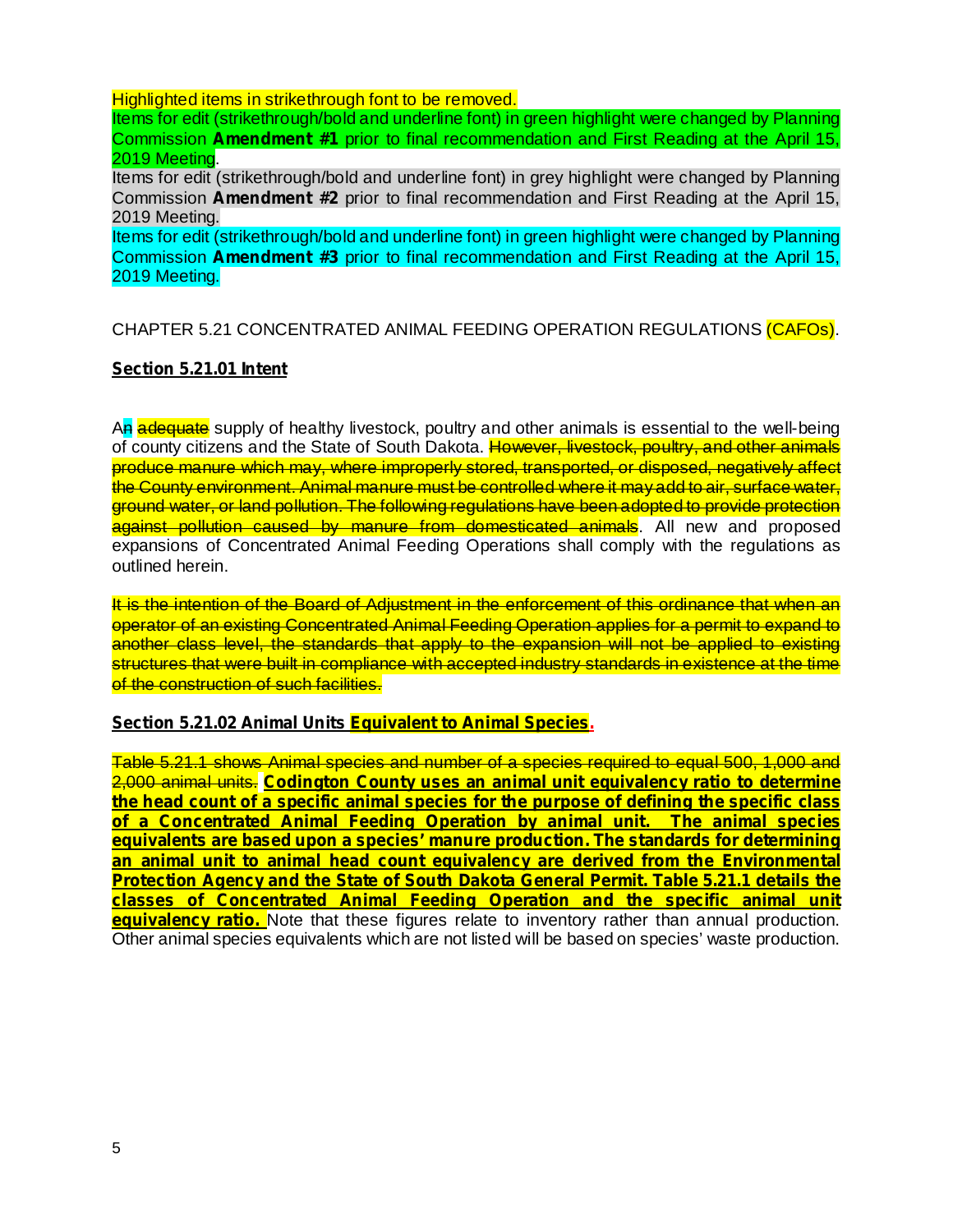#### **TABLE 5.21.1 EQUIVALENT NUMBER OF A SPECIES TO EQUAL:**

|                                                                                   |                      |                        |                       | <b>ANIMAL UNIT</b><br><b>EQUIVALENT</b> |
|-----------------------------------------------------------------------------------|----------------------|------------------------|-----------------------|-----------------------------------------|
| <b>ANIMAL SPECIES</b>                                                             | <b>500 AU</b>        | 1,000 AU               | <del>2,000 AU</del>   | <del>SPECIES/AU</del>                   |
|                                                                                   |                      |                        |                       |                                         |
| <b>Feeder or Slaughter Cattle</b>                                                 | $500$ hd             | $1,000$ hd             | $2,000$ hd            | 4.0                                     |
| Mature Dairy Cattle                                                               | $-350$ hd            | $700$ hd               | <mark>1,400 hd</mark> | 1.43                                    |
| Calves (up to 400 pounds)                                                         | <mark>1250 hd</mark> | <del>2.500 hc</del>    | <del>5.000 hd</del>   | 0.4                                     |
| <b>Finisher Swine (over 55 lbs</b>                                                | <u>1.250 hd</u>      | $2.500$ hd             | 5.000 hd              | 0.4                                     |
| Nursery Swine (less than 55 lbs)                                                  | 5.000 hd             | $10,000$ hd            | 20.000 hd             | 0.1                                     |
| <b>Farrow-to-Finish (sows)</b>                                                    | 135hd                | $270$ hd               | 540 hd                | 3.7                                     |
| <b>Swine Production Unit (Sows</b><br><b>Breeding, Gestating &amp; Farrowing)</b> | 1.060 hd             | 2.130 hd               | <mark>4.260 hd</mark> | 0.47                                    |
| <b>Horses</b>                                                                     | $250$ hd             | 500 hd                 | $4.000$ hd            | 2.0                                     |
| Sheep                                                                             | 5.000 hd             | <mark>10.000 hd</mark> | $20.000 h$ d          | 0.1                                     |
| <b>Turkeys</b>                                                                    | 27.750 hd            | 55,000 hd              | 110,000 hd            | 0.018                                   |
| Laying Hens and Broilers<br>Continuous overflow watering<br>in facility)          |                      | 50,000 hd. 100,000 hd  | $200,000$ hd          | 0.01                                    |
| Laying Hens and Broilers (liquid<br>handling system in confinement<br>facility)   | 15 150 hd            | 30.000 hd              | 60.000 hd             | 0.033                                   |
| <b>Ducks</b>                                                                      | 2.500 <sub>hd</sub>  | 5,000 hd               | 10,000 hd             | 0.2                                     |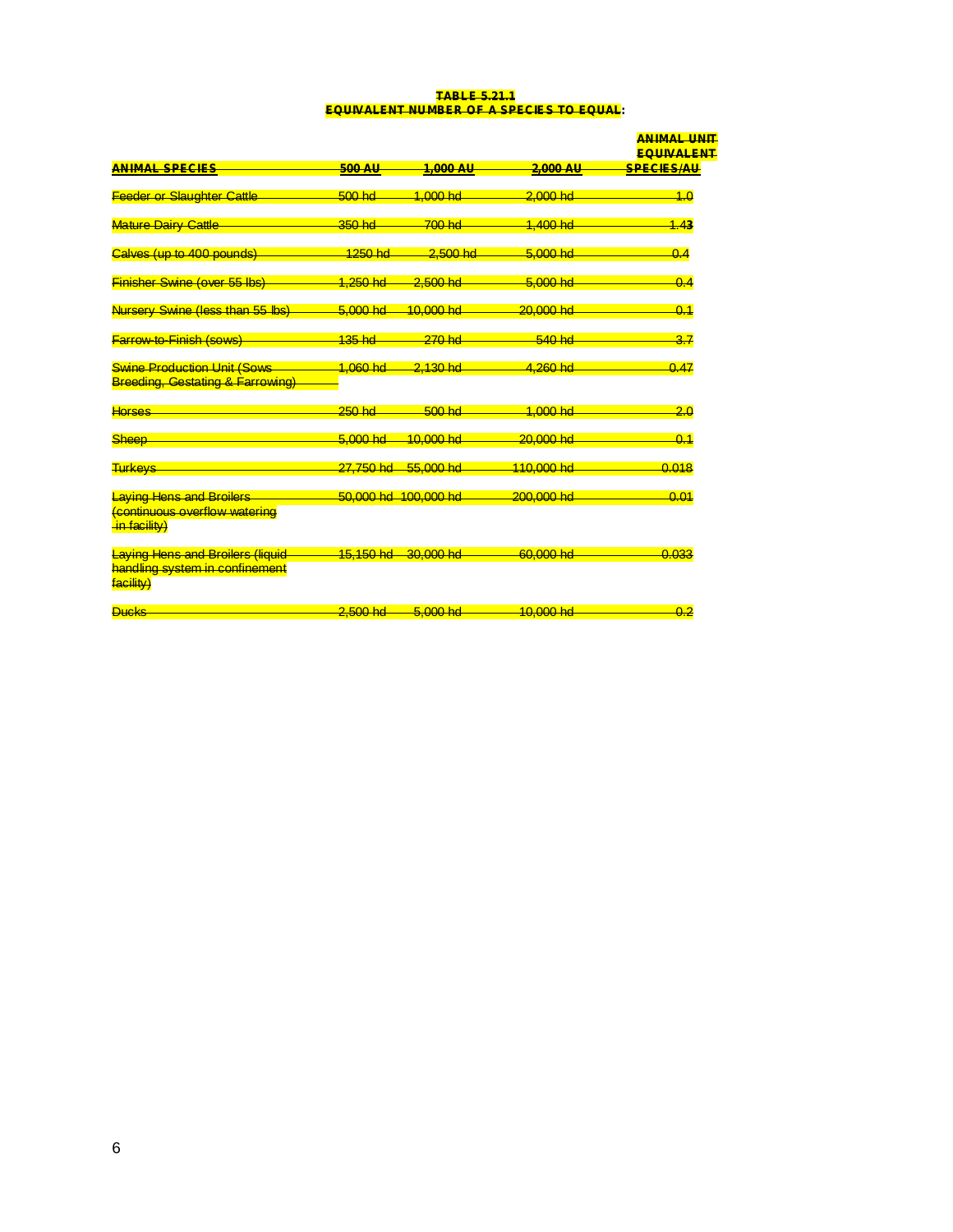## **Table 5.21.1 Number of Animals to Define Classes of Concentrated Animal Feeding Operations**

| <b>Animal Species</b>                                                                                     | <u>Class 1</u><br><b>CAFO</b><br><u>(Over</u><br>2,000<br><b>Animal</b><br>Units) | <b>Class 2 CAFO</b><br>$(1,000 - 1,999)$<br><b>Animal Units)</b> | <b>Class 3 CAFO</b><br>(50 to 499 Units <sup>1</sup><br><mark>- Zone B &amp; C</mark><br><b>Shallow</b><br><b>Aquifer)</b> | <b>Class 4 CAFO</b><br>(50 to 999 Units)           | <b>Animal Unit</b><br><b>Equivalency</b><br><b>Ratio</b> |
|-----------------------------------------------------------------------------------------------------------|-----------------------------------------------------------------------------------|------------------------------------------------------------------|----------------------------------------------------------------------------------------------------------------------------|----------------------------------------------------|----------------------------------------------------------|
|                                                                                                           | <b>Animal</b><br>numbers<br>equal to or<br>more than:                             | <b>Animal numbers</b><br>equal to:                               | <b>Animal</b><br>numbers equal<br>to:                                                                                      | <b>Animal numbers</b><br>equal to or less<br>than: |                                                          |
| <b>Cattle other than</b><br>mature dairy cows or<br>veal calves <sup>2,3</sup>                            | 2,000                                                                             | 1,000 to 1,999                                                   | 100 to 499                                                                                                                 | 50 to 999                                          | 1.0                                                      |
| <b>Mature Dairy Cattle</b><br>(milked or dry)                                                             | <u>1,400</u>                                                                      | 700 to 1,399                                                     | <b>70 to 349</b>                                                                                                           | <u>35 to 699</u>                                   | 1.43                                                     |
| <b>Swine (weighing over</b><br>55 lbs.)                                                                   | 5,000                                                                             | 2,500 to 4,999                                                   | 250 to 1,249                                                                                                               | 125 to 2,499                                       | 0.4                                                      |
| <b>Swine (weighing less</b><br>than 55 lbs.)                                                              | 20,000                                                                            | 10,000 to 19,999                                                 | 1,000 to 4,999                                                                                                             | 500 to 9,999                                       | 0.1                                                      |
| <b>Horses</b>                                                                                             | 1,000                                                                             | 500 to 999                                                       | 50 to 249                                                                                                                  | 25 to 499                                          | 2.0                                                      |
| <b>Sheep or lambs</b>                                                                                     | 20,000                                                                            | 10,000 to 19,999                                                 | 1,000 to 4,999                                                                                                             | 500 to 9,999                                       | 0.1                                                      |
| <b>Turkeys</b>                                                                                            | 110,000                                                                           | 55,000 to 109,999                                                | 5,550 to 27,499                                                                                                            | 2,775 to 54,999                                    | 0.018                                                    |
| <b>Chickens, other than</b><br>laying hens using<br>other than liquid<br>manure handling<br><b>system</b> | 250,000                                                                           | 125,000 to 249,999                                               | 12,500 to 62,499                                                                                                           | 6,250 to 124,999                                   | .008                                                     |
| <b>Laying hens using</b><br>other than liquid<br>manure handling<br>system                                | 164,000                                                                           | 82,000 to 163,999                                                | 8,200 to 40,999                                                                                                            | 4,165 to 81,999                                    | .0122                                                    |
| <b>Laying Hens &amp;</b><br><b>Broilers using liquid</b><br>manure handling<br><b>system</b>              | 60,000                                                                            | 30,000 to 59,999                                                 | 3,000 to 14,999                                                                                                            | 1,500 to 29,999                                    | <mark>.0333</mark>                                       |
| <b>Ducks Using liquid</b><br>manure<br><b>Handling system</b>                                             | 10,000                                                                            | 5,000 to 9,999                                                   | 500 to 2,999                                                                                                               | 250 to 4,999                                       | 0.2                                                      |
| <b>Ducks using other</b><br>than liquid manure<br>handling system)                                        | 60,000                                                                            | 30,000 to 59,999                                                 | 3,000 to 14,999                                                                                                            | 515 to 29,999                                      | <b>.033</b>                                              |
| <b>Geese</b>                                                                                              | 60,000                                                                            | 30,000 to 59,999                                                 | 3,000 to 14,999                                                                                                            | 515 to 29,999                                      | <u>.033</u>                                              |

**1. Only in accordance with Chapter 3.12 Aquifer Protection District.**

**2. Cattle includes but is not limited to heifers, steers, bulls and cow/calf pairs.**

**3. Animals are counted individually once they are separated from the mother.**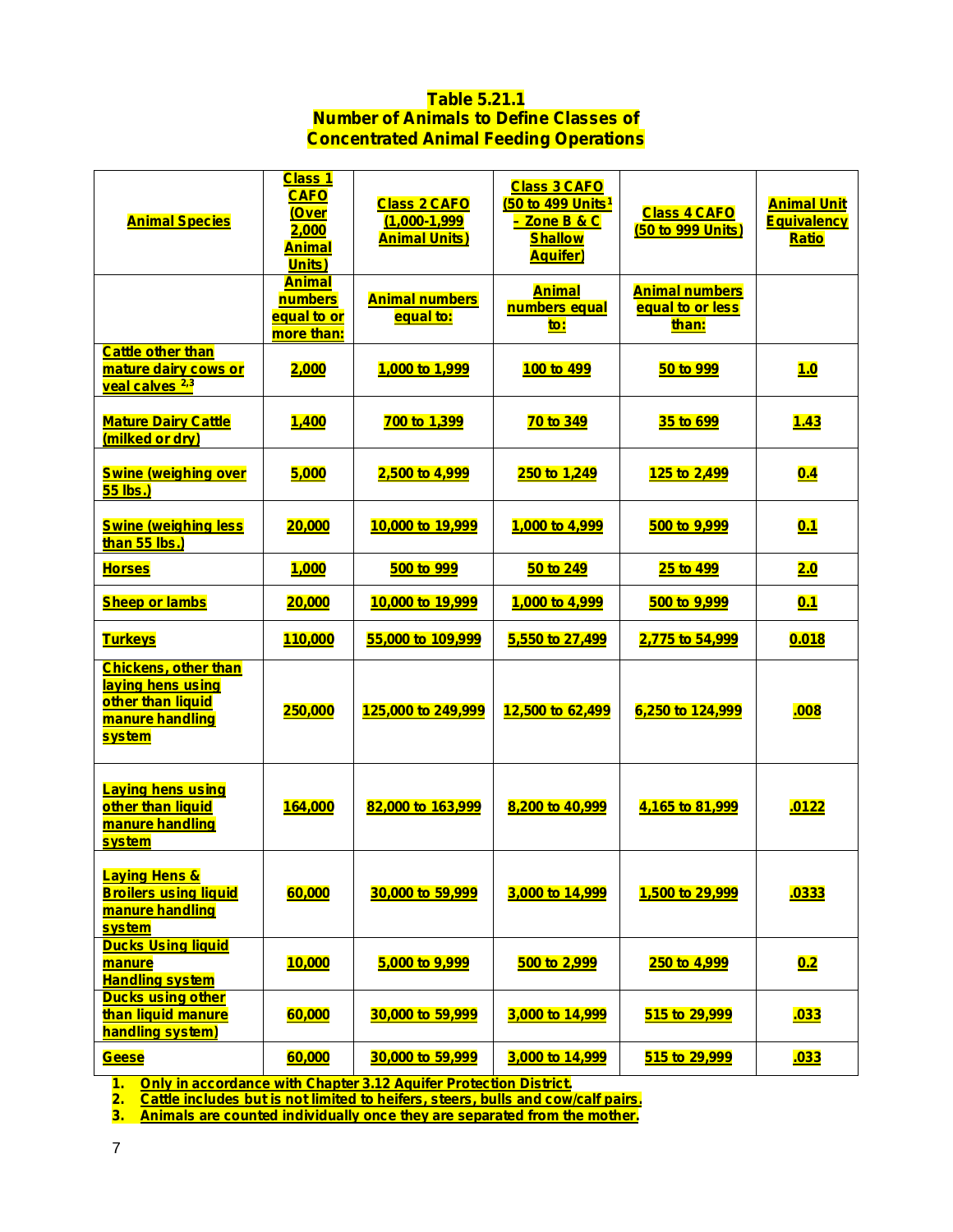# **Section 5.21.03 Classes of Concentrated Animal Feeding Operations**

A Concentrated Animal Feeding Operation is defined as a lot, yard, corral, building or other area where animals have been, are, or will be stabled or confined for a total of forty-five (45) days or more during any twelve (12)-month period, and where crops, vegetation, forage growth, or postharvest residues are not sustained over any portion of the lot or facility. Two or more animal feeding operations under common ownership are single animal operation if they adjoin each other, or if they use a common area, or if they use a common area or system for disposal of manure.

For the purpose of these regulations, Concentrated Animal Feeding Operations are divided into the following classes:

## ANIMAL UNITS

| Class 1<br>Class 2 | 2,000 or more<br>1,000 to 1,999 |
|--------------------|---------------------------------|
| Class 3            | <u>500 to 999</u>               |
| Class 43           | 50 to 499                       |
| Class 54           | $50\frac{0}{10}$ to 999         |

(Potential water pollution hazard ) **Aquifer Protection Overlay District** (No pollution hazard) **Located in Zone A, B, or C of the**

## **Section 5.21.04 Concentrated Animal Feeding Operation Permit Requirements.**

Owners of Class 1, Class 2, Class 3, and Class 4 Concentrated Animal Feeding Operations are **required to complete, <mark>where applicable,</mark> a <mark>building permit, permitted and/or conditional use</mark>** permit application<del> whenever any of the following occur</del> <mark>as follows</mark>:

- 1. A new Concentrated Animal Feeding Operation is proposed where one does not exist.
- 2. An expansion is proposed beyond what a current permit allows. **that exceeds the number of animal units allowed by an existing county-issued permit.**
- 3. A<mark>n</mark> cumulative expansion by three hundred (300) animal units, after July 1, 1997, in the **number of animal units** of **an** existing concentrated animal feeding operation that does not have a permit **without a county-issued permit,that existed priorto January 1, 2019 which** . **operation would result in the creation of either a Class 1, 2, 3, or 4 concentrated animal feeding**
- A change in ownership or transfer of control. **4. In the event there is a change in ownership of a Class 1, 2, 3, or 4 Concentrated Animal Feeding Operation, which has a previously issued county permit, the new owner(s) has thirty (30) days from the date of legal conveyance of ownership in which to apply for a transfer of a previously issued county Concentrated Animal Feeding Operation permit in order to keep said current permit valid. The new owner will be required to abide by the permit requirements, findings of fact and any letter of assurances that were issued under the previously approved permit application(s). If no transfer is completed within thirty (30) days, the new owner will be required to submit a new application for approval.**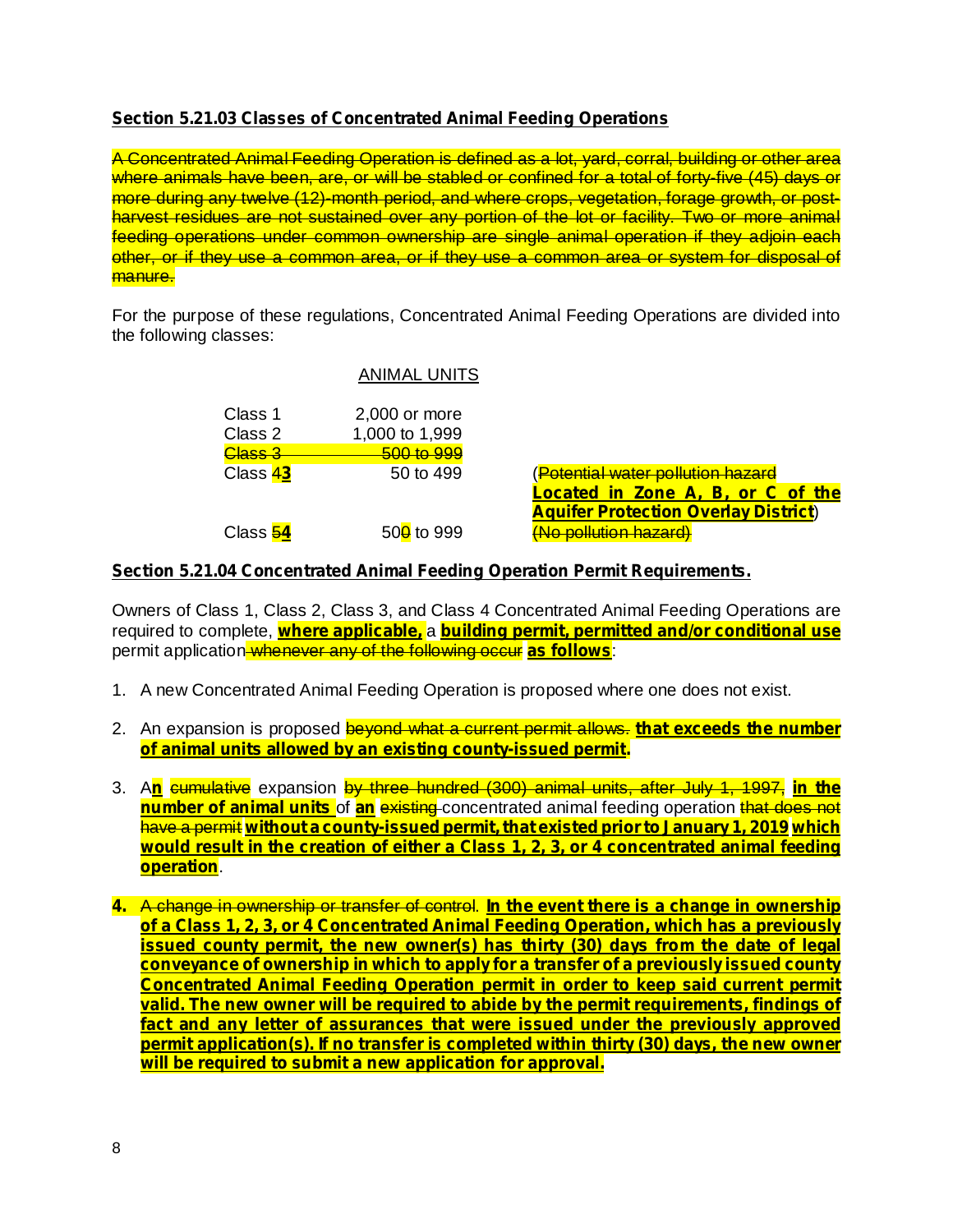- 5. An existing concentrated animal feeding operation is to be restocked after being idle for five (5) or more years.
- 6. A signed complaint has been received by the County Zoning Officer and/or South Dakota Department of Environment and Natural Resources and after inspection reveals that the **An unpermitted** Concentrated Animal Feeding Operation that is in violation of either County or State regulations **and does not correct the violation as required by the applicable authority**. Violations of State regulations shall be inspected by State officials.
- **7. A change in ownership of any Concentrated Animal Feeding Operation with a pollution related violation documented by the County Zoning Officer or State of South Dakota less than ten (10) years prior to the change in ownership.**

## **Section 5.21.05 Concentrated Animal Feeding Operation Control Requirements.**

**1. No Significant Contribution of Pollution Compliance with South Dakota Department of Environment and Natural Resources.**

**a.** In general, no All Concentrated Animal Feeding Operations shall be constructed, located, or operated so as to create a significant contribution of pollution **in compliance with the rules** . **and regulations of South Dakota Department of Environment and Natural Resources**

- **2. State General Permit**
	- a. Classes 1 and 2 Concentrated Animal Feeding Operations shall obtain a State General Permit pertaining to the animal species of the Concentrated Animal Feeding Operation. A County permit may be approved conditioned on receiving a State **General PP** ermit. The **issuance of a State General Permit satisfies the county's requirements for an approved nutrient management plan and manure management plan.**

Classes 3 and 4 Concentrated Animal Feeding Operations will be required to obtain a State General Permit if the following occur:

- a. If an earthen storage basin or lagoon is used for manure storage, excluding existing operations that are improving waste handling facilities according to Natural Resource **Conservation Service standards.**
- b. The Board of Adjustment decides conditions require a State permit.
- **b. It shall be at the discretion of the Zoning Officer and/or the Board of Adjustment to require an applicant to submit plans for a Class 3 or Class 4 Concentrated Animal Feeding Operations to be reviewed to determine general compliance with standards adopted for a State General Permit.**
- **3. Nutrient Management Plan.**
	- a. Class 1, 2, 3, and 4 Concentrated Animal Feeding Operations are required to have a nutrient management plan. The applicant shall develop, maintain, and follow a nutrient management plan to ensure safe disposal of manure and protection of surface and ground water. The South Dakota Department of Environment & Natural Resources must approve the plan prior to land application of any wastes. Due to crop rotation, site changes, and other operational changes, the producer should update the plan annually to reflect the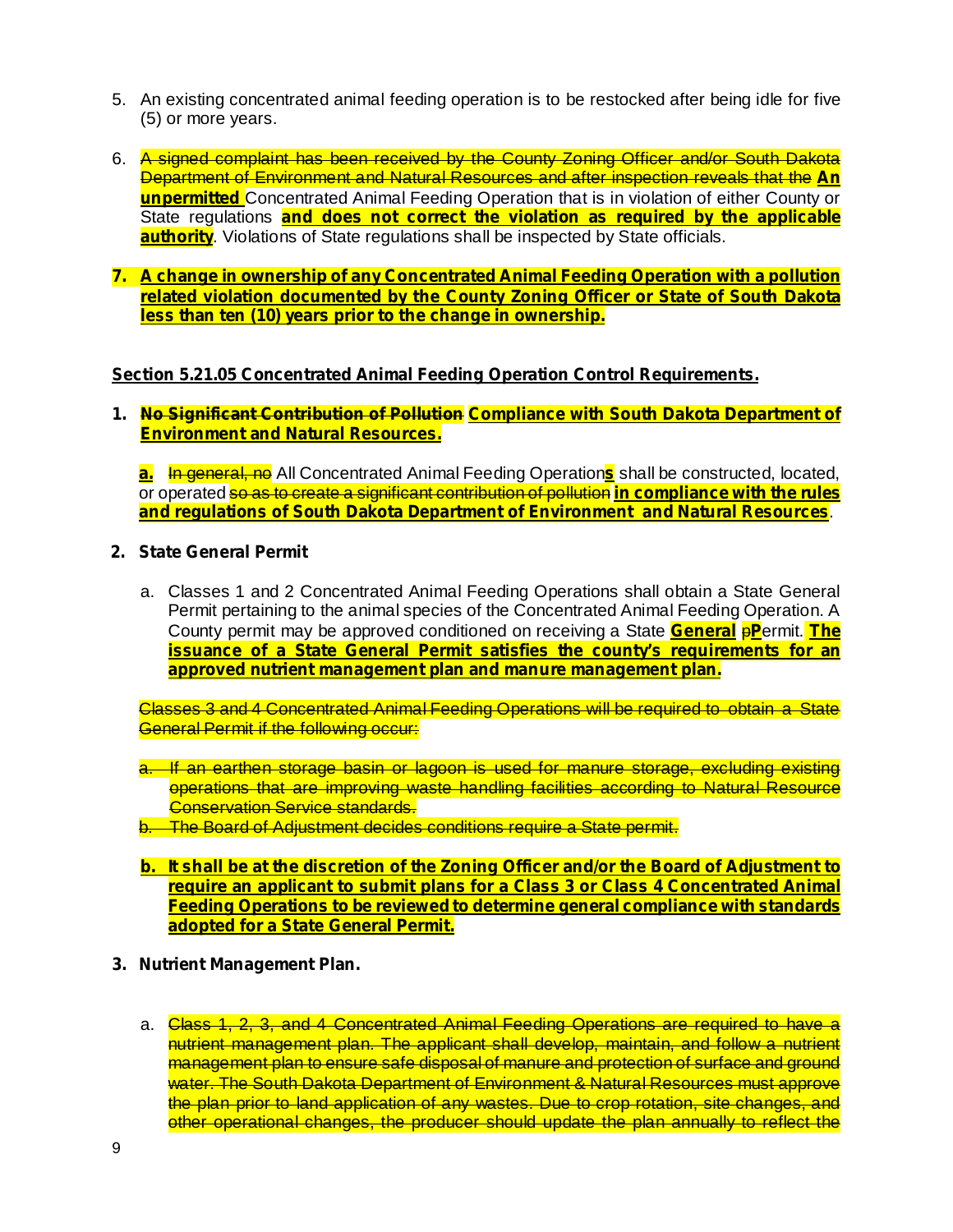current operation and crops grown on the application sites. The applicant shall collect, store, and dispose of liquid and solid manure according to recognized practices of good agricultural management. The economic benefits derived from agricultural operations carried out at the land disposal site are secondary to the proper and safe disposal of the manure. **The applicant shall develop, maintain, and follow a nutrient management plan, per the requirements below, to ensure safe disposal of manure and process wastewater and protection of surface and ground water.**

- b. The Nutrient Management Plan is a conservation system for an animal feeding operation. It describes practices and management activities on how best to utilize manure as a fertilizer resource while protecting surface and ground water. The plan deals specifically with managing the amount, source, placement, and timing of the application of manure nutrients to the land. The use of other nutrient sources (i.e. commercial fertilizer) also must be taken into account when planning manure applications. All nutrient management plans developed must meet the current Natural Resources Conservation Service (NRCS) South Dakota Technical Nutrient Management Standard (590) and all applicable DENR and Codington County Zoning Standards. **New Class 1, 2, 3, and 4 (with more than eight** . **to have a nutrient management plan hundred (800) animal units) Concentrated Animal Feeding Operations are required**
- c. **Nutrient management plan(s) for Class 1 and Class 2 Concentrated Animal Feeding** . **the county's requirements for an approved nutrient management plan Operations shall be reviewed and approved by the South Dakota Department of Environment & Natural Resources. The issuance of a State General Permit satisfies**
- d. The plan must comply with County Manure Application Setbacks. **The nutrient** . **Natural Resources and Codington County regulations management plan(s) for Class 3 and 4 (with more than eight hundred (800) animal units) Concentrated Animal Feeding Operations nutrient management plans shall be developed by a Certified Crop Advisor and meet the current Natural Resources Conservation Service (NRCS) South Dakota Technical Nutrient Management Standards and all other applicable South Dakota Department of Environment &**
- **6.e.** The applicant must maintain records to show compliance with the **approved nutrient management** plan.
- e.f. Land spreading agreements shall be provided if applicant does not have minimum acreage to apply animal manure. **Documentation of land spreading agreements shall be available upon request by the County.**

#### **4. Manure Management and Operation Plan**

Classes 1, 2, 3, and 4 **a. New (with more than eight hundred (800) animal units)** Concentrated Animal Feeding Operations **shall submit are required to have** a Manure Management and Operation Plan.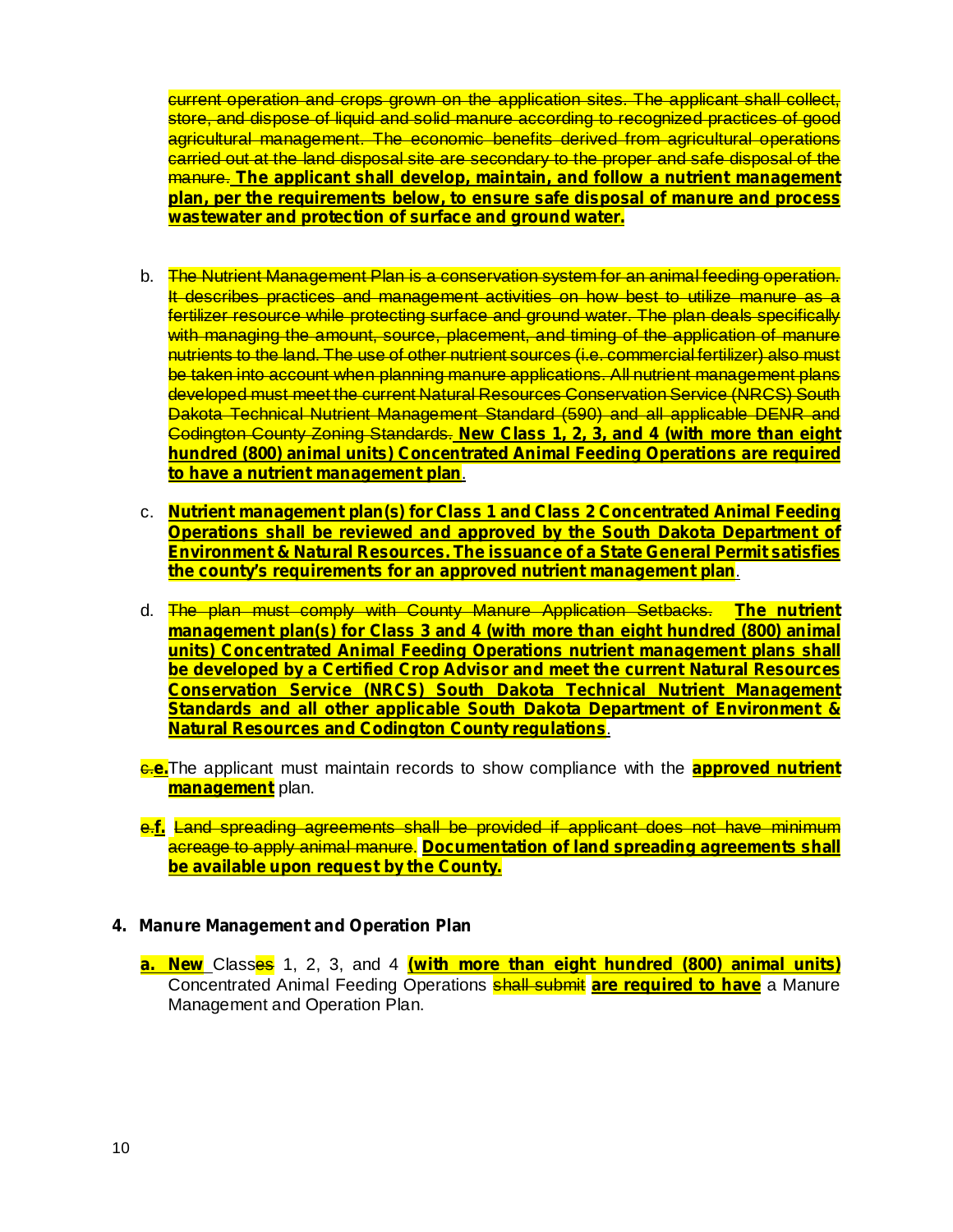- **b. The manure management and operation plan for Class 1 and 2 Concentrated Animal Feeding Operations shall be reviewed and approved by the South Dakota Department of Environment & Natural Resources. The issuance of a State General Permit satisfies the county's requirements for an approved manure management plan.**
- **c. Class 3 & 4 (with more than eight hundred (800) animal units) Concentrated Animal Feeding Operations manure management and operation plans shall at a minimum meet the current Natural Resources Conservation Service (NRCS) Standards and all applicable DENR and Codington County Zoning regulations.**
- **d. Any field or other site upon which manure is intended to be piled for more than fourteen (14) days shall at a minimum meet the current Natural Resources Conservation Service (NRCS) Standards and all applicable DENR and Codington County Zoning regulations.**

a. Plan must include: **e.**

- i. The location and specifics of proposed animal manure **management** facilities.
- ii. The operation procedures and maintenance of manure **management** facilities.
- iii. Plans and specifications must be prepared or approved by a registered professional engineer, or a Natural Resource Conservation Service (NRCS) engineer. Waste treatment manure management facilities will require inspection by an engineer and as-built plans to be submitted to the County Zoning Officer.
- iv. Animal manure shall not be stored longer than two **(2)** years.
- v. Manure *management containment structures facilities* shall provide for a minimum design volume of three hundred sixty-five (365) days of storage for 1,000 animal units or more and two hundred forty (240) days of storage for less than one thousand 1,000 animal units. The Board of Adjustment may reduce the number of days of storage if deemed appropriate. **In addition, open outdoor storage shall include minimum storage for direct precipitation and/or runoff from a 25-year, 24-hour storm.**
- vi. Producers shall keep records on manure applications on individual fields which document acceptable manure and nutrient management practices have been followed. These records shall include soils test results for surface two feet of soil, actual and projected crop yields, nutrient analysis of manure, and information about date, rate and method of manure applications for individual fields. **Manure management facilities utilizing methane digesters may receive on and off-site generated manure and/or organic wastes.**
- vii. **The applicant will provide information regarding how manure from the Concentrated animal feeding operation site will be transported to fields identified in the nutrient management plan. This may require the need for a haul road agreement and/or the applicable agreement for pipes to cross the right-ofwayor private property. Unless otherwise agreed to between the Road Authority and the applicant, at Codington County requires, at a minimum, the applicant to abide by minimum requirements of the adopted findings of facts for the applicable size of operation.**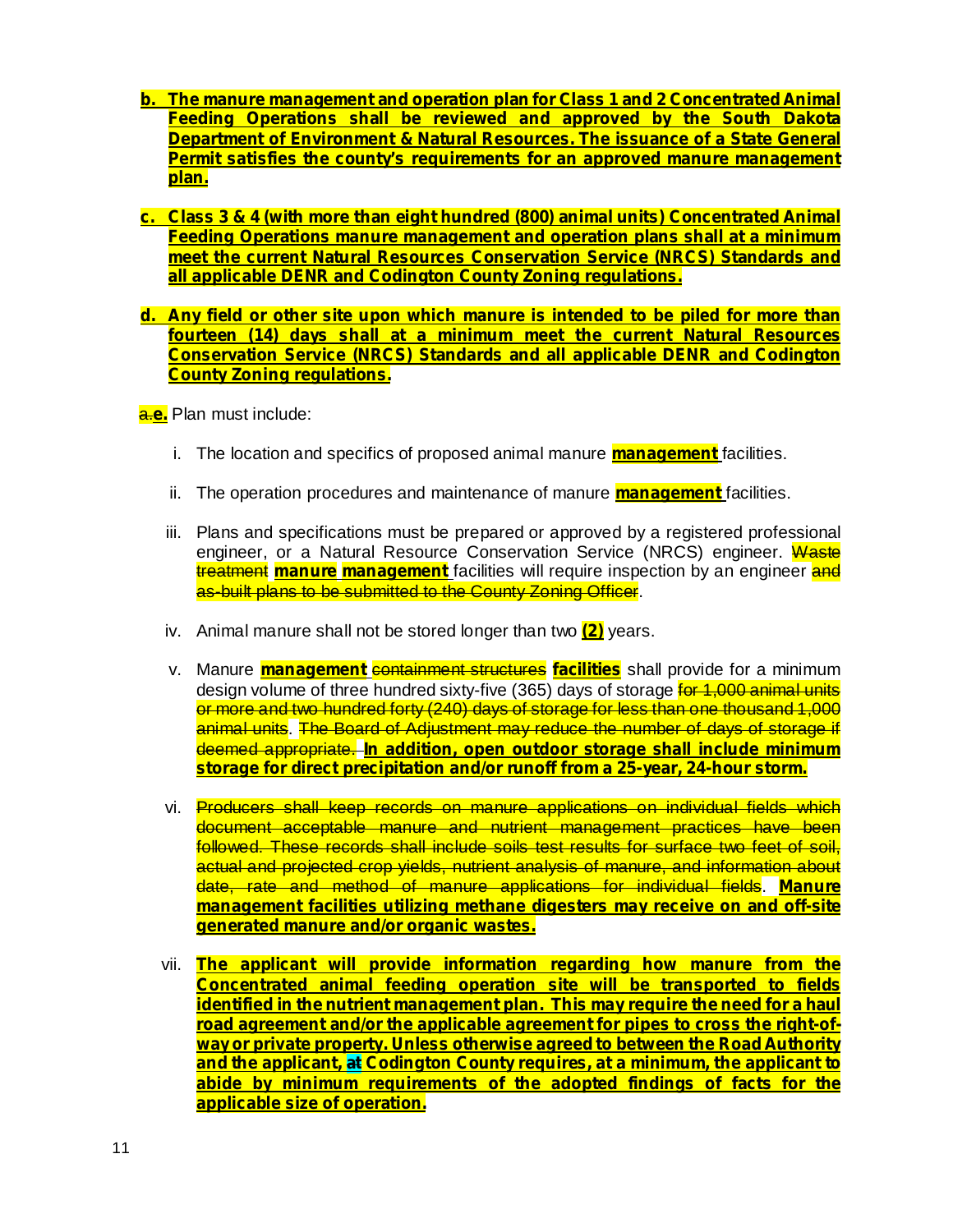**<u>e.e.</u>As a condition of the permit, <mark>the Zoning Officer and/or the</mark> County</mark> Board of Adjustment** may require the *producer* applicant to participate in environmental training programs and become a certified livestock manager.

## **5. Management Plan for Fly and Odor Control**

- Classes 1, 2, 3, and 4 **a. New (with more than eight hundred (800) animal units)** Concentrated Animal Feeding Operations shall dispose of dead animals, manure and wastewater in such a manner as to control odors or flies. A management plan is required for submission of a permit. The <mark>Zoning Officer and/or</mark> County Board of Adjustment will review the need for control measures on a site-specific basis taking into consideration prevailing wind direction and topography. The following procedures to control flies and odors should be considered in a management control plan.
	- **a.i.** Operational plans for manure collection, storage treatment and how said plans and **use must be kept will be** updated and implemented.
	- **b.ii.**Methods to be utilized to dispose of dead animals **should shall** be included in the management plan.
	- c.iii.Plant trees and shrubs to reduce wind movement of odors away from buildings, manure storage ponds and/or lagoons. **Location of existing and proposed tree/shrub plantings.**
- **b. The County recommends the following Best Management Practices in the development of a fly and odor control management plan:**

**d.i.** Provide adequate slope and drainage to remove surface water from pens and keep pen area dry so odor production is minimized.

**e.ii.**Store solid manure in containment areas having good drainage to minimize odor production.

**fallo**. Remove manure from open pens as frequently as possible to minimize odor production.

**h.iv.**Avoid spreading manure on weekends, holidays and evenings during warm season when neighbors may be involved in outdoor recreation activities.

**L.v.**Avoid spreading during calm and humid days, since these conditions restrict the dispersion and dilution of odors.

**c. To assist in mitigating odors for operations which do not meet the suggested setbacks, the County may require any or all of the following:**

**<u>g.i .consider U</u>**se of covers on open storage systems for liquid manure systems to reduce odor production.

**ii. The use of bio-filters or other proven odor mitigation technologies on enclosed concentrated animal feeding operation barns/structures to reduce odor production.**

**6. Suggested setbacks and separation distance for new class 1, 2, 3, and 4 concentrated**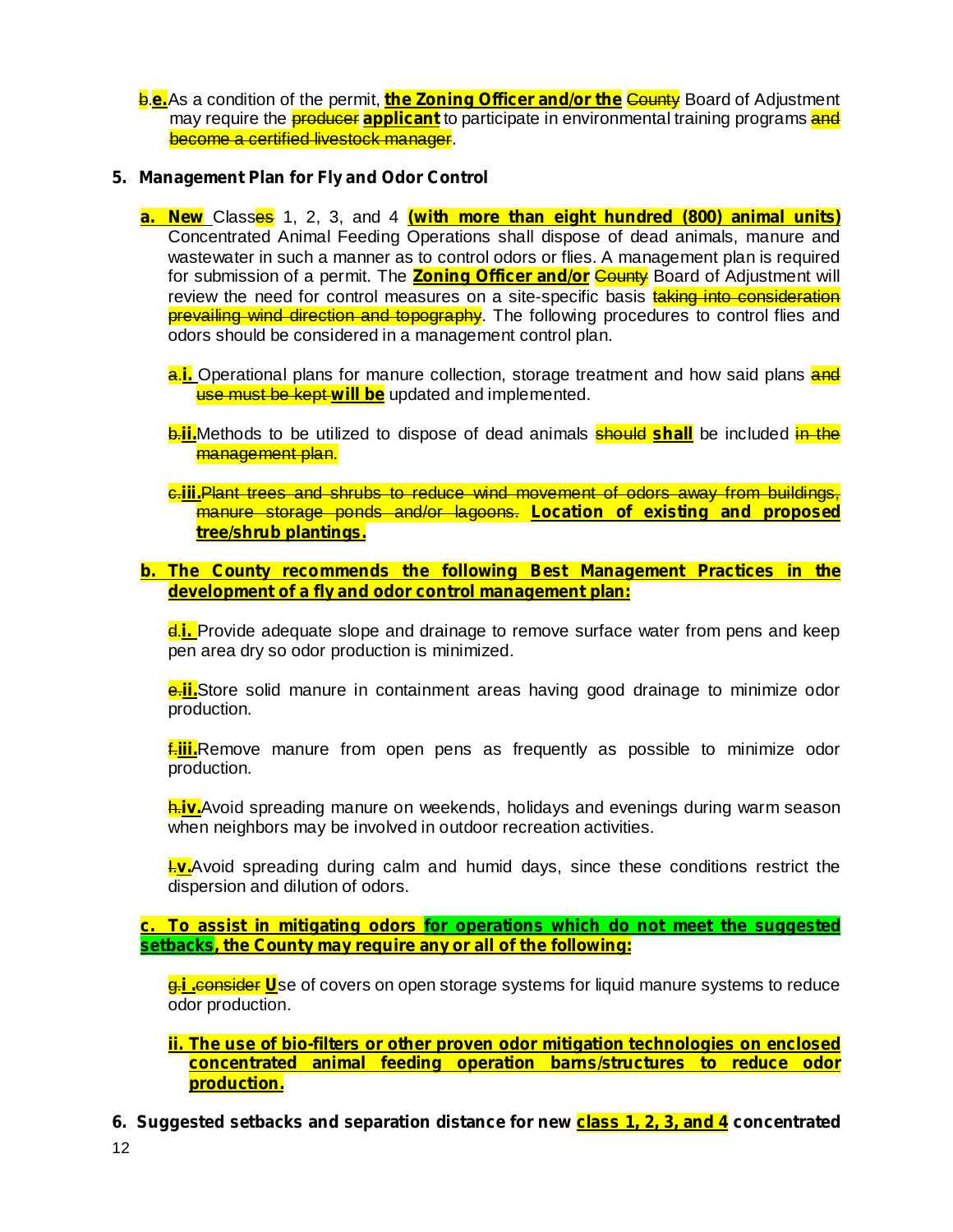$\frac{1}{2}$  feeding operations <code>expanding</code> by 300 or More Animal Units after July 1, 1997 <code>into</code> a Class **animal feeding operations and those existing, non-permitted concentrated animal 1 or 2 Concentrated Animal Feeding Operations after January 1, 2019. See Table 5.21.2.**

|                                                              | <b>SUGGESTED MINIMUMS</b>                                     |                         |                         |                         |  |
|--------------------------------------------------------------|---------------------------------------------------------------|-------------------------|-------------------------|-------------------------|--|
|                                                              | <u>CLASS 1</u>                                                | <u>CLASS 2</u>          | <b>CLASS 3</b>          | <u>CLASS 4 &amp; 5</u>  |  |
| <b>Established Residences</b>                                | 2,640 feet                                                    | <mark>1,760 feet</mark> | <del>1,320 feet</del>   | <del>1,320 feet</del>   |  |
| <b>Churches, Businesses and</b>                              | 2,640 feet                                                    | 2,640 feet              | 1,320 feet              | <mark>1,320 feet</mark> |  |
| <b>Commercially Zoned Areas,</b><br><b>Town Districts</b>    |                                                               |                         |                         |                         |  |
| <b>Incorporated Municipality</b>                             | 5,280 feet                                                    | 5,280 feet              | 2,640 feet              | <del>1,320 feet</del>   |  |
| <b>Limits</b>                                                | <del>plus 440 feet</del><br><del>for each</del><br>additional |                         |                         |                         |  |
|                                                              | 1,000 AU<br><b>over 2,000</b>                                 |                         |                         |                         |  |
| <b>Private Wells</b>                                         | 2,640 feet                                                    | <mark>1,760 feet</mark> | <mark>1,320 feet</mark> | <mark>1,320 feet</mark> |  |
| other than the operator                                      |                                                               |                         |                         |                         |  |
| <b>Lakes and Streams</b>                                     | $500$ feet                                                    | $500$ feet              | $200$ feet              | $200$ feet              |  |
| <b>classified as Fisheries as</b><br>identified by the State |                                                               |                         |                         |                         |  |
| <b>Federal, State &amp; County</b>                           |                                                               |                         |                         |                         |  |

#### Road ROW Confinement 200 feet 300 feet 300 feet 200 feet 200 feet 200 feet Open Lot 2000 2000 2000 150 feet 2000 150 feet 2000 150 feet 2000 150 feet 2000 150 feet

#### Township Road ROW

| Confinement           | 150 foot           | I 50 foot                | $150$ foot     | $150$ foot   |
|-----------------------|--------------------|--------------------------|----------------|--------------|
| <del>oommonicht</del> | <del>1001001</del> | $\overline{\phantom{a}}$ | <u>TUUTUUT</u> | <del>.</del> |
| Open Lot              | 150 foot           | $150$ foot               | $150$ foot     | $150$ foot   |
|                       | <del>.</del>       | <del>.</del>             | <del>.</del>   | <del>.</del> |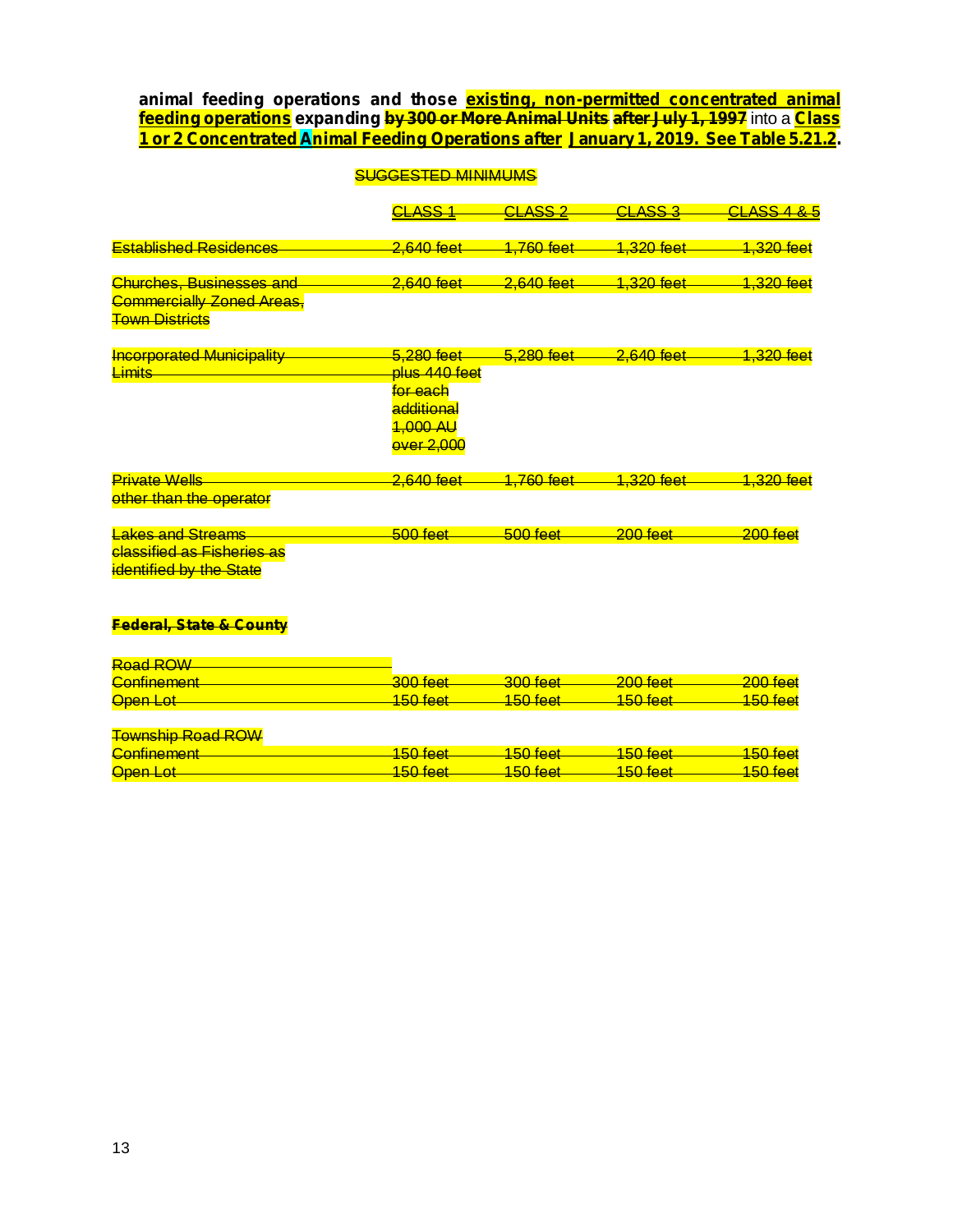## **Table 5.21.2 Suggested Minimum Separation Distances and Setbacks 1, 4**

|                             | <b>Number of Animal</b><br><b>Units</b><br><b>Established</b><br>Residences <sup>2,3</sup>         | <b>Less</b><br>than<br>999<br><u>Animal</u><br><b>Units</b><br>1,320<br>feet | 1,000<br>to<br>1.999<br><b>Animal</b><br><b>Units</b><br>1,760<br>feet | $2,000$ to<br>4.999<br>7,499 <del>Anima</del> l<br><b>Units</b><br>2,640 feet                                          | 7,500 <mark>to</mark><br>9,999 Animal<br><b>Units</b><br>3,960 feet                                                        | <b>Over 10,000</b><br><b>Animal</b><br><b>Units</b><br>5,280 feet                                                             |
|-----------------------------|----------------------------------------------------------------------------------------------------|------------------------------------------------------------------------------|------------------------------------------------------------------------|------------------------------------------------------------------------------------------------------------------------|----------------------------------------------------------------------------------------------------------------------------|-------------------------------------------------------------------------------------------------------------------------------|
|                             | <b>Churches, Businesses</b><br>and Commercially<br><b>Zoned Areas<sup>3</sup></b>                  | <u>1,320</u><br>feet                                                         | <b>1,760</b><br>feet                                                   | <b>2,640 feet</b>                                                                                                      | 3,960 feet                                                                                                                 | 5,280 feet                                                                                                                    |
| <b>SEPARATION DISTANCES</b> | Incorporated<br><b>Municipality Limits<sup>3</sup></b>                                             | 2,640<br>feet                                                                | 5,280<br>feet                                                          | <b>5,280 feet</b><br>plus 440<br>feet for<br>each<br>additional<br>1,000<br>animal units<br>over 2,000<br>animal units | 6,600 7,480<br>feet plus 440<br>feet for each<br>additional<br>1,000 animal<br>units over<br><b>75,000</b><br>animal units | <b>8,800 feet</b><br>plus 440<br>feet for<br>each<br>additional<br>1.000<br>animal<br>units over<br>10.000<br>animal<br>units |
|                             |                                                                                                    |                                                                              |                                                                        | <b>Federal, State, Township &amp; County Road ROW</b>                                                                  |                                                                                                                            |                                                                                                                               |
|                             | <b>Confinement</b>                                                                                 | <u> 200</u><br>feet                                                          | <b>300</b><br>feet                                                     | 300 feet                                                                                                               | 300 feet                                                                                                                   | 300 feet                                                                                                                      |
|                             | <b>Open Lot</b>                                                                                    | 150<br>feet                                                                  | <b>150</b><br>feet                                                     | 150 feet                                                                                                               | 150 feet                                                                                                                   | 150 feet                                                                                                                      |
|                             | <b>Established Private</b><br>Water Well <sup>5,6</sup>                                            | 1,320<br>feet                                                                | 1,760<br>feet                                                          | 2,640 feet                                                                                                             | <b>2,640 feet</b>                                                                                                          | 2,640 feet                                                                                                                    |
| <b>SETBACKS</b>             | <b>Existing Public Water</b><br><b>Well</b>                                                        | 1,320<br>feet                                                                | 1,760<br>feet                                                          | <b>2,640 feet</b>                                                                                                      | <b>2,640 feet</b>                                                                                                          | <b>2,640 feet</b>                                                                                                             |
|                             | <b>Lakes and Streams</b><br><b>classified as Fisheries</b><br>as identified by the<br><b>State</b> | <u> 200</u><br>feet                                                          | 500<br>feet                                                            | 500 feet                                                                                                               | 500 feet                                                                                                                   | 500 feet                                                                                                                      |

<sup>1</sup> Two (2) or more CAFOs under common ownership are a single concentrated animal feeding operation if they adjoin each other (within one mile) or if they use a common area or system for disposal of manure. Required setbacks for the two (2) or more CAFOs treated as a single operation shall not be less than the suggested minimum setback required **for each operation if said operations were treated as individual operations.**

<sup>2</sup> Established residences do not include any residence established after July 1, 1997 less than one-half (1/2) mile from **any Concentrated Animal Feeding Operation which was active at the time of the residence's construction.**

**The Board of Adjustment may allow a setback of less than the minimum required provided a written waiver by the entity deriving the benefit of the setback is filed with the application.**

**<sup>4</sup> The Board of Adjustment may utilize Section 5.21.05.7 to increase or decrease the required setback.**

**<u><sup>5</sup> Established private water wells refer to wells used as a source of potable water for human consumption one (1) year</u> prior to application date for the proposed CAFO.**

**<sup>6</sup> Setback does not apply to the wells of the CAFO operator.**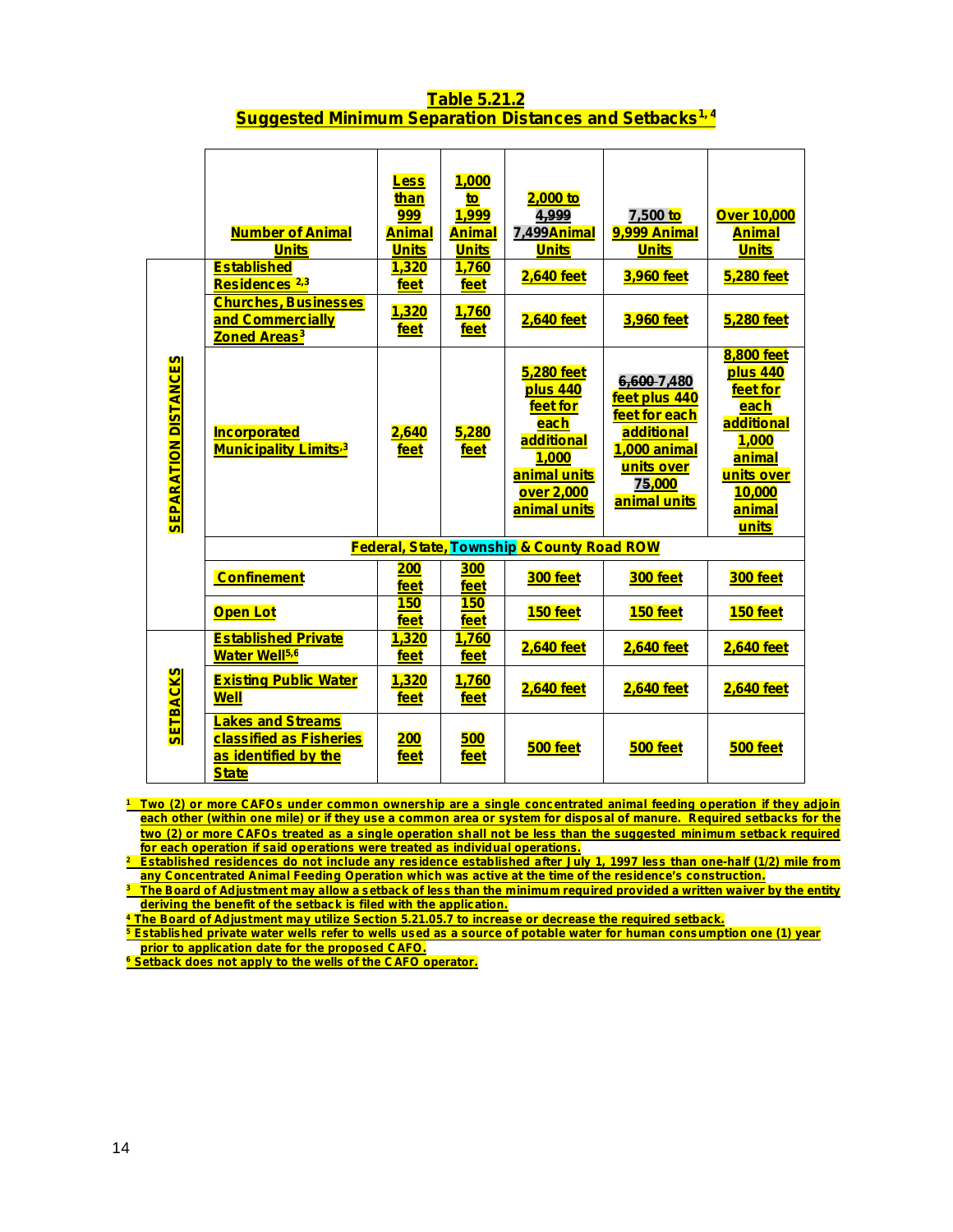- **7. Exceptions/Exemptions to Separation and/or Setback Distance Requirements, Variance Still Required**
	- **a. A concentrated animal feeding operation that satisfies anyof the criteria below shall be exempt from the applicable separation or setback distance with no variance required by the Board of Adjustment.**
	- **b. A Concentrated Animal Feeding Operation which is expanded or constructed less than the suggested setback from a right-of-way (ROW) provided approval of the applicable road authority is submitted to the zoning officer prior to issuance of any applicable building permits or stocking of the Concentrated Animal Feeding Constration if** no building permits are required. County Highway Department (County) **right-of-way), Township Board of Supervisors (Township right-of-way), or State Department of Transportation (state right-of-way) are authorized to provide approval on behalf of the respective road authority. Other entities may provide approval on behalf of the listed entities if documentation of their authority to grant such approval is submitted.**
	- **c. All Concentrated Animal Feeding Operations in operation prior to January 1, 2019 which do not comply with the suggested minimum setback/separation requirements, but continue to operate, and are not expanded in a manner which will result in the one of the following examples are exempt from suggested separation distance:**
		- **i. Example 1: A Class 4 CAFO expands to a Class 1 or 2 CAFO.**
		- **ii. Example 2: A Class 2 CAFO expands to a Class 1 CAFO.**
		- **iii. Example 3: A Class 1 CAFO expands by 10% of the number of animal units**

**Provided, that the expansion does not further encroach the setback/separation distance existing on January 1, 2019. See Figure 5.21.1.**

- **d. A Concentrated Animal Feeding Operation which is expanded or constructed, if the title holder of the land benefitting from the distance separation requirement executes a written waiver with the title holder of the land where the Concentrated Animal Feeding Operation is located, under such terms and conditions which the parties may negotiate. The title holder of the land benefitting from the distance separation requirement is the residence, commercial enterprise, individual or individuals, governmental entity, religious institution, or educational institution from which separation is required. The waiver shall be binding upon the heirs, successors, and assigns of the title holder and shall pass with the land.**
- **e. A Concentrated Animal Feeding Operation which is constructed or expanded closer than the suggested setback/separation distance from the corporate limits of a community that does not have an established Joint City/County Jurisdiction Zoning Ordinance, if the incorporated community approves a written waiver.**
- **f. A Concentrated Animal Feeding Operation which existed prior to the creation of a residence, educational institution, commercial enterprise, religious institution, incorporated community, if the residence, educational institution, commercial enterprise or religious institution was constructed or expanded or the boundaries of the incorporated community were expanded, after the date that the concentrated**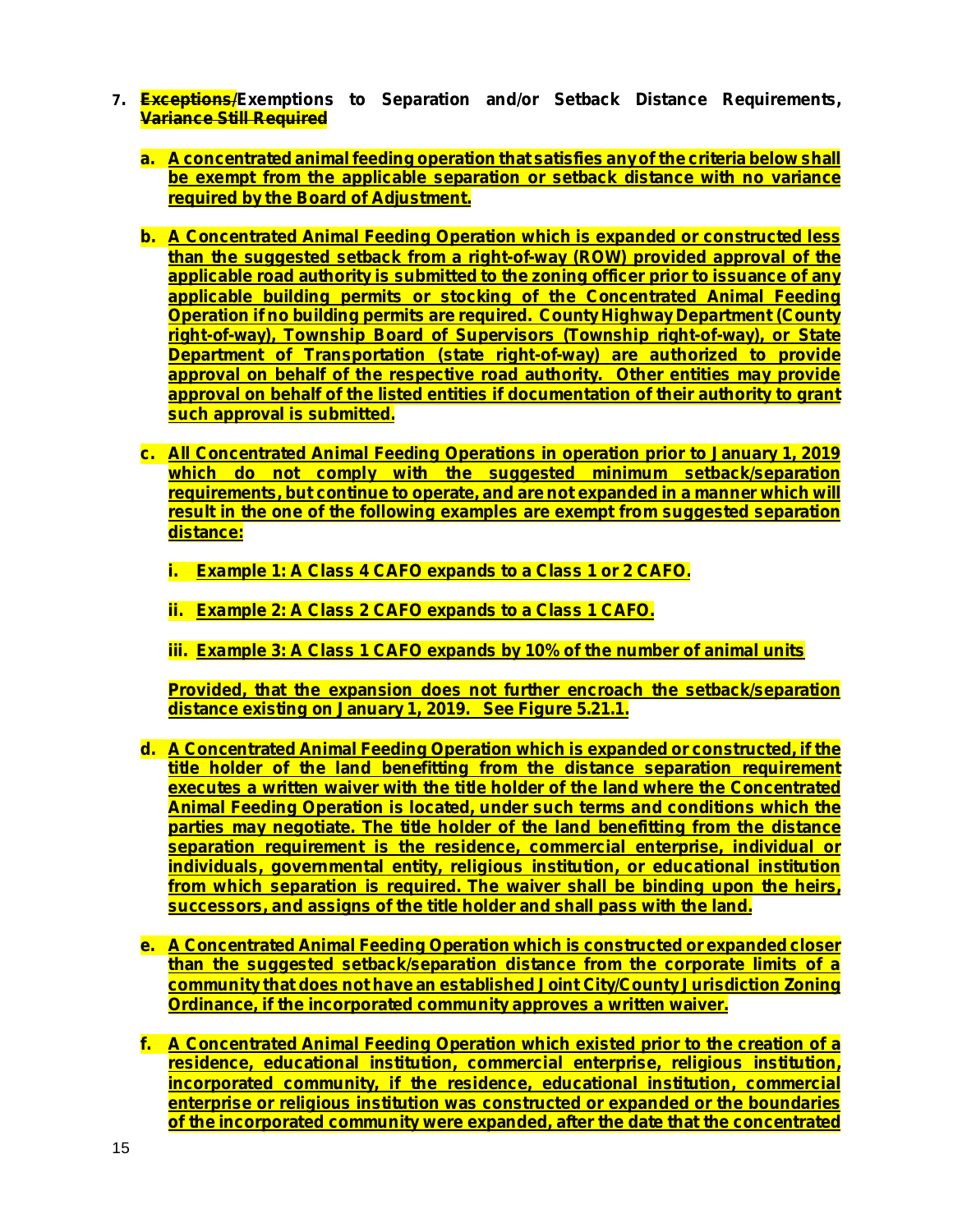**animal feeding operation was established. The date that the Concentrated Animal feeding Operation was established is the date on which the Concentrated Animal Feeding Operation commenced operating. A change in ownership or expansion shall not change the date of operation.**

**g. Any Concentrated Animal Feeding Operation in operation as of January 1, 2019 which does not comply with the suggested minimum setback/separation distance requirements is allowed to be replaced in the event of a calamity without obtaining a variance. Provided, that the replacement does not further encroach the setback/separation distance existing at the time of the calamity. See Figure 5.21.1.**

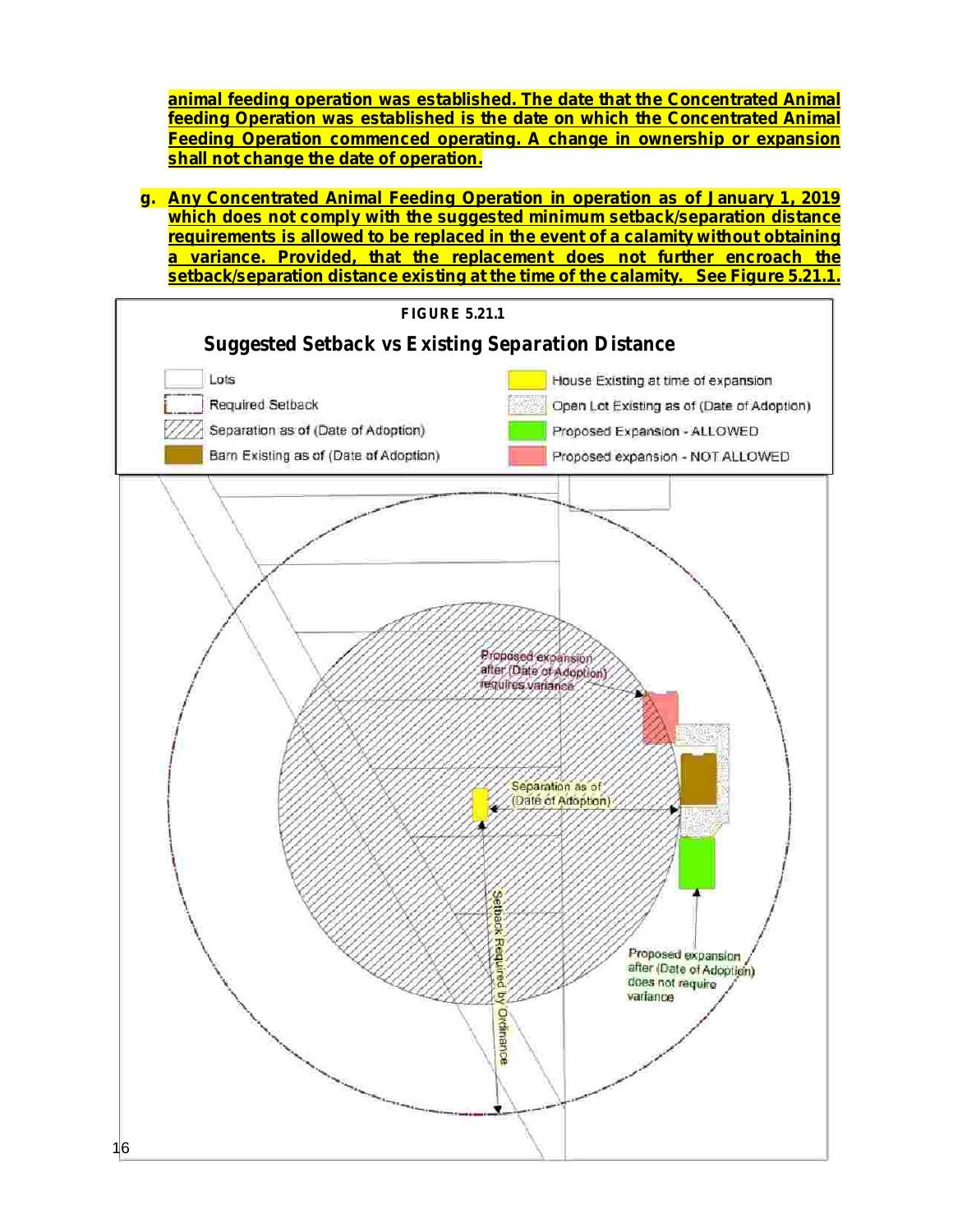## **8. Additional Setback and Separation Distance Requirements for Class 1, 2, 3, and 4 Concentrated Animal Feeding Operations.**

Each application for a new or expanded Concentrated Animal Feeding Operation (CAFO) will be reviewed by the Board of Adjustment on a site-specific basis. The Board of Adjustment reserves the right to increase or decrease the minimum **required suggested** setbacks and separation distance on a site-specific review, based on one (1) or more of the following considerations.

#### . **a Considerations to Decrease Suggested Setbacks and Separation Distances**

- i. An existing Concentrated Animal Feeding Operation proposes to expand but does not meet suggested setback or separation distances, the Board of Adjustment may reduce suggested setbacks and separation distances after review of past management practices and proposed improvements to waste handling facilities. **The Board of** : **expand based upon any or all of the following considerations Adjustment may reduce suggested minimum setback/separation distances of any new or existing Concentrated Animal Feeding Operation proposing to**
	- a) **The South Dakota Odor Footprint Tool or other comparable instrument** . **to decrease setback and/or separation suggestions accepted by the Board of Adjustment may be utilized to determine the need**
	- Review of **b) the operation of the Concentrated Animal Feeding Operation as it pertains to the type of manure handling system and manure application methods to be used.**
		- (1) Due to the type of **manure** handling and management of the CAFO little or no impact on adjacent property is expected. **The use of Bio-filters, neoprene lagoon covers, and/or methane digesters are examples of improvements which may result in the reduction of suggested setbacks and separation distances.**
		- (2) Due to topography and/or prevailing wind direction little or no impact on adjacent property is expected.
		- **(3) <mark>By limiting the proposed expansion to specific number of animal units** no</mark> adverse impacts are expected.

ii. A new Concentrated Animal Feeding Operation is proposed which, because of the waste handling facilities, would not require conformance with suggested setback and separation distances as outlined herein.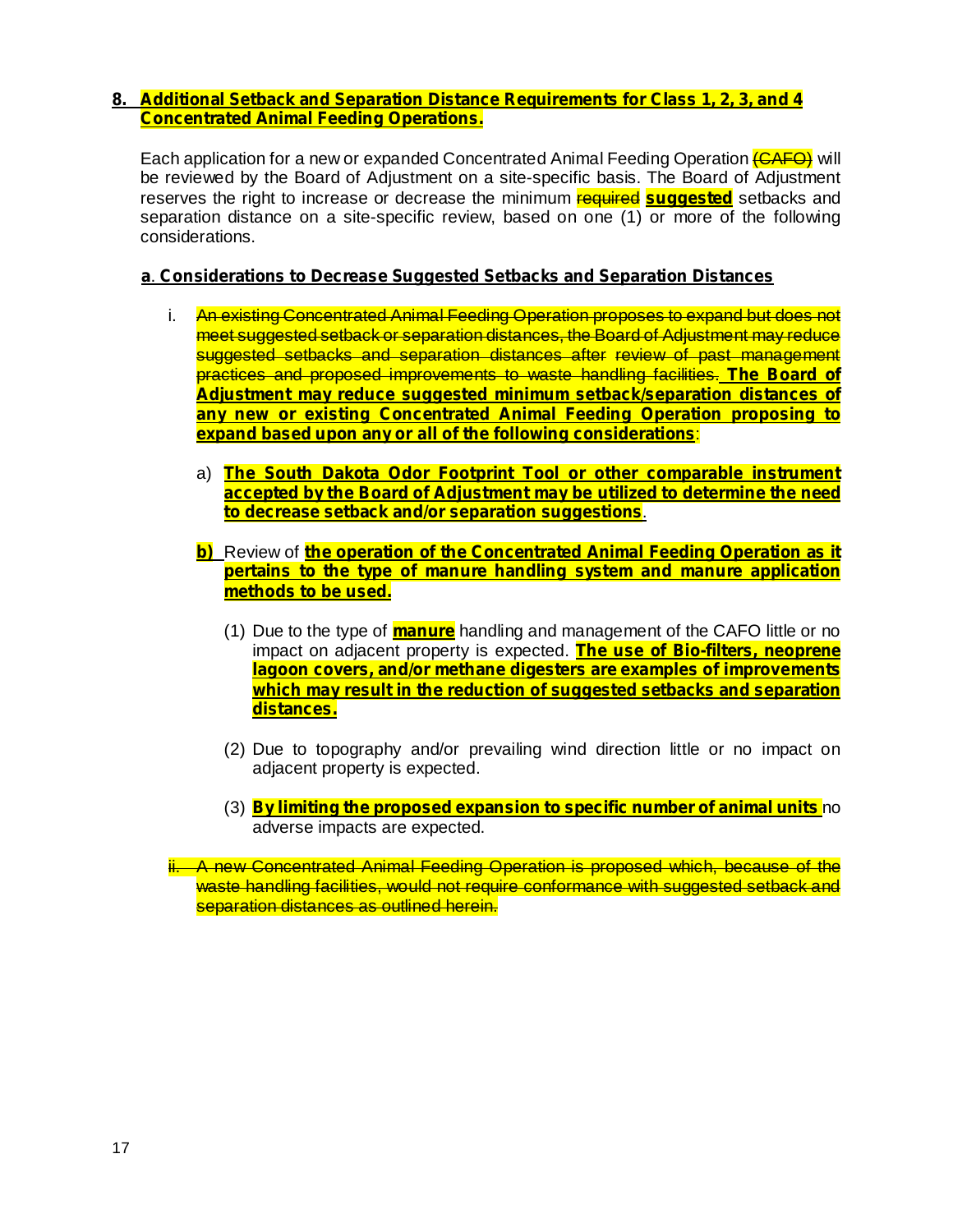## **b. Considerations to Increase Suggested Setbacks and Separation Distances**

i. <mark>Existing Concentration - A concentration of CAFOs in the area exists or would occur</mark> which may pose an air or water quality concern. **A Concentrated Animal Feeding Operation of two thousand (2,000) or more animal units is proposed to be located in an area where a concentration of three thousand (3,000) animal units currently exists within one (1) mile of the proposed Concentrated Animal Feeding Operation site.**

**In the event the Board determines that a concentration of animal units already exists and an increase in animal units may pose air or water quality concerns, the Board may utilize the South Dakota Odor Footprint Tool or other instrument accepted by the Board of Adjustment to determine the need to increase setback and/or separation suggestions.**

- ii. Due to topography and prevailing wind direction, **and/or concentration of animal units,** additional setback and separation distance is appropriate to safeguard air or water quality. **The South Dakota Odor Footprint Tool or other instrument accepted by the Board of Adjustment may be utilized to determine the need to increase setback and/or separation suggestions.**
- iii. Siting of A a Concentrated Animal Feeding Operation is in excess of 5,000 animal units.

**In the event the Board determines that the siting of a Concentrated Animal Feeding Operation, where one did not previously exist, with more than five thousand (5,000) animal units may pose air or water quality concerns, the Board may utilize the South Dakota Odor Footprint or other instrument accepted by the Board of Adjustment to determine the need to increase setback and/or separation suggestions.**

**iv. Review of past management practices and proposed improvements to manure handling facilities.**

#### **7.9. Manure Application Setbacks**

- a. The County Board of Adjustment may require liquid manure to be incorporated or injected in order to minimize air and water quality impacts.
- b. Requests for application of liquid manure by means of irrigation will be reviewed by the Board of Adjustment on a site-specific basis. Impact on air and water quality will be taken into consideration.
- c. **Any manure which is piled or stored on a field for fourteen (14) or less days shall be stored in locations which comply with Table 5.21.3.**
- **d**. Table 5.21.3 provides the following manure application setbacks apply to all classes of Concentrated Animal Feeding Operations.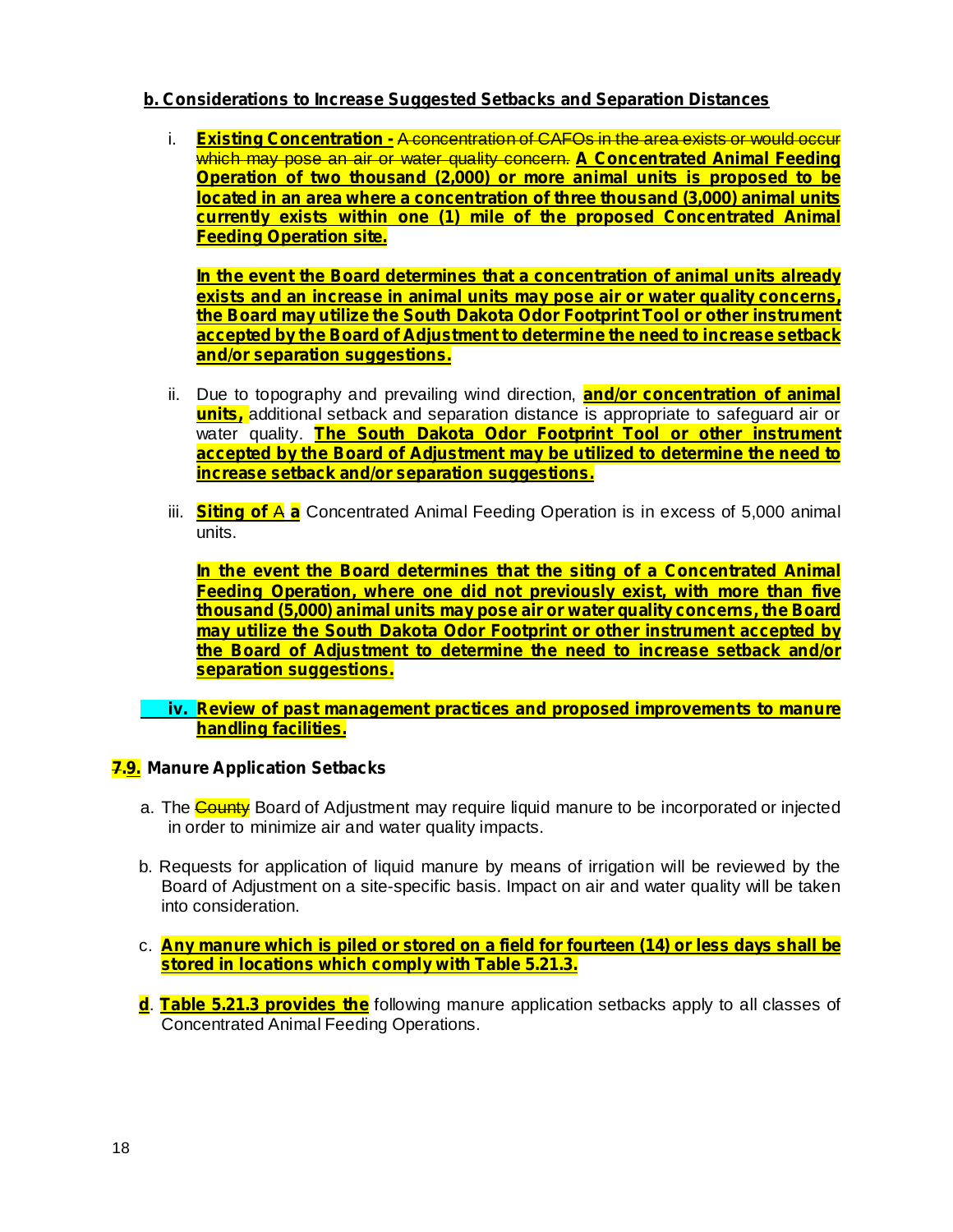## **Table 5.21.3 COUNTY MANURE APPLICATION SETBACKS**

|                                                                                                                               |                                                                                    | <b>INCORPORATED</b>                                                      |  |  |
|-------------------------------------------------------------------------------------------------------------------------------|------------------------------------------------------------------------------------|--------------------------------------------------------------------------|--|--|
| <b>CATEGORY</b>                                                                                                               | <b>SURFACE APPLIED</b>                                                             | <b>OR INJECTED</b>                                                       |  |  |
| <b>Lakes, Rivers and Streams Classified as</b><br><b>Fisheries</b>                                                            | 300 feet $*$                                                                       | 100 feet <mark>* <del>(lake)</del></mark><br>50 feet (river &<br>stream) |  |  |
| <b>Streams and Lakes Classified as Drinking</b><br><b>Water Supplies</b>                                                      | 1,000 feet                                                                         | 300 feet                                                                 |  |  |
| <b>Public Roads</b>                                                                                                           | 25 feet (surface) from right-of-way<br>300 feet (irrigation) from right-of-<br>way | 10 feet from right-of-<br>way                                            |  |  |
| Area of 10 or More Residences                                                                                                 | 300 feet (surface)<br>1,000 feet (irrigation)                                      | 200 feet                                                                 |  |  |
| <b>Public Wells</b>                                                                                                           | 1,000 feet                                                                         | 1,000 feet                                                               |  |  |
| <b>Established Private Water Well</b>                                                                                         | 250 feet                                                                           | $250$ feet                                                               |  |  |
| A Residence Other Than the Operator                                                                                           | 300 feet (surface)<br>1,000 feet (irrigation)                                      | 300 feet                                                                 |  |  |
| Natural or Manmade <b>Surface</b> Drainage                                                                                    | 200 feet $*$                                                                       | 50 feet                                                                  |  |  |
| <u><sup>*</sup>Or as prescribed within the South Dakota General Permit for Manure Application on Saturated, Snow Covered,</u> |                                                                                    |                                                                          |  |  |

**or Frozen Soil**

## **8.10. Standards for Conditional Uses**

- a. The **County** Board of Adjustment may request information relating to a Concentrated Animal Feeding Operation not contained in these regulations.
- b. The **County** Board of Adjustment may impose, in addition to the standards and requirements set forth in these regulations, additional conditions which the Board of Adjustment considers necessary to protect the public health, safety and welfare.
- c. Conditional Uses shall be in effect only as long as sufficient land specified for spreading purposes is available for such purposes and other provisions of the permit are being adhered to.
- d. When considering an application, the **County** Board of Adjustment will take into consideration current and past violations **documented by the Environmental Protection <u>similar applicable agency in other states,</u>** relating to Concentrated Animal Feeding Operations that the applicant has **or had** an interest in. **Agency, the South Dakota Department of Environment and Natural Resources, or**
- e. Conditional Use permit applicants will be required to file a letter of assurances as required by the Board of Adjustment. The letter of assurances will be prepared by the zoning officer **and/or Board of Adjustment** and signed by both the applicant and the **zoning officer Board of Adjustment's designee.** The permit for the concentrated animal feeding operation is based upon compliance with the regulations herein, and letter of assurances. Any violation of the regulations or non-compliance with the letter of assurances shall be cause for revoking a permit. **If a violation of these regulations or non-compliance with the letter of assurance occurs, p**ermit applicants will be notified by registered mail and a hearing before the board of adjustment will be held concerning status of the permit. The Board of Adjustment shall either revoke the permit or set a time line for compliance. If compliance is not met, the permit shall be revoked, and the permit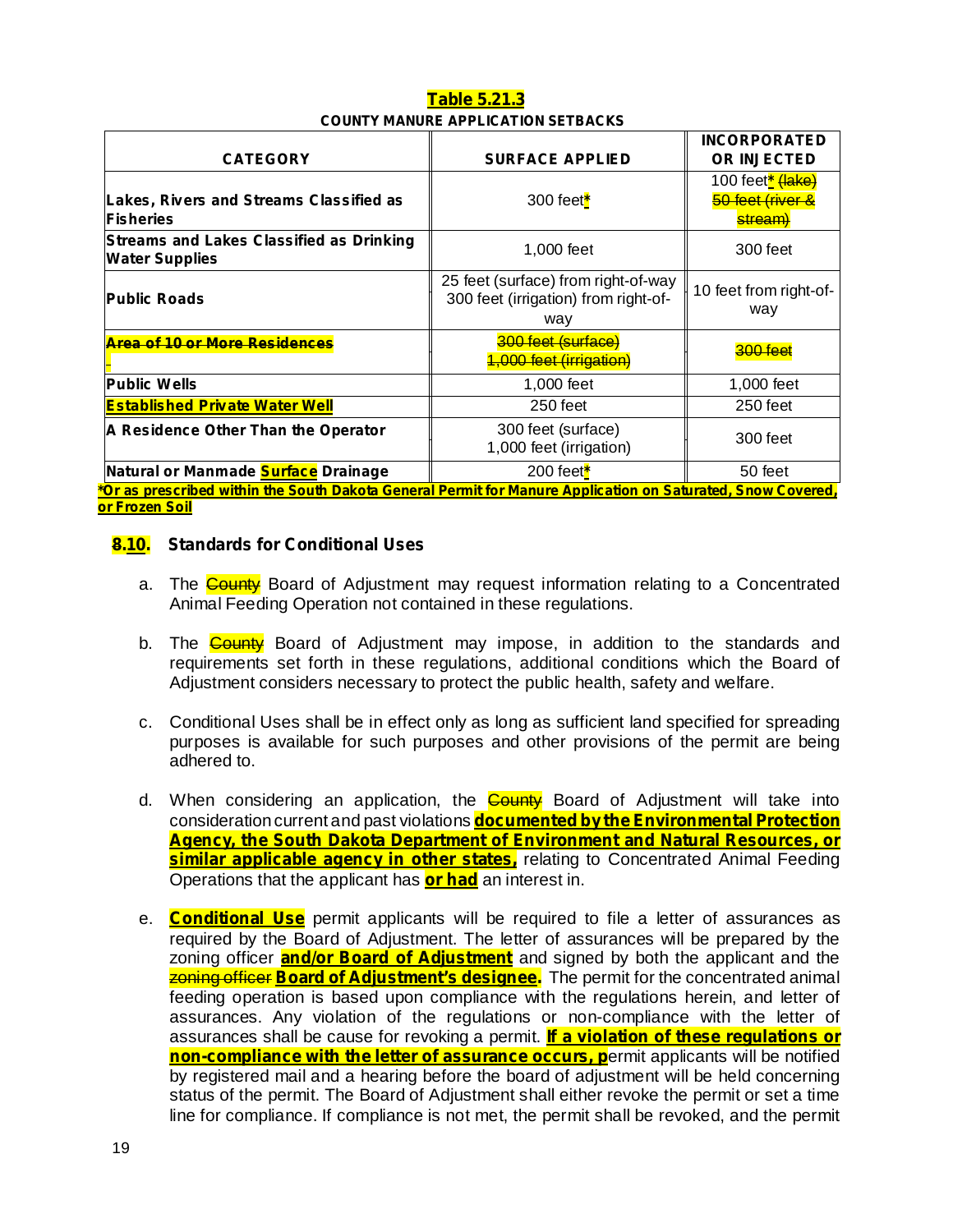holder ordered to cease operations.

## **9.11. Information Required for Class 1 and 2 Concentrated Animal Feeding Operation Permit Suggested Minimum Application Information.**

- a. Owner(s<mark>)/Applicant(s)</mark> name, address and telephone number.
- b. Legal descriptions of site and site plan.
- c. Number and type of animals.
- d. Preliminary Nutrient management plan, if required.
- e. Preliminary Manure management and operation plan, if required.
- f. Preliminary Management plan for fly and odor control.
- g. Information on ability to meet suggested setbacks and separation distance<mark>s</mark> i<del>ncluding site</del> plan to scale.
- h. **As a condition of approval of any Concentrated Animal Feeding Operation over <u>of an approved</u>** General Permit from *the* South Dakota Department of Environment & Natural Resources for animal species **is required. The issuance of a State General 1,000 animal units or as determined by the Board of Adjustment, the documentation Permit satisfies the county's requirements for an approved nutrient management plan and manure management plan.**
- i. Review of plans and specifications and nutrient management plan by the South Dakota Department of Environment & Natural Resources.
- j. Information on soils, shallow aquifers, designated wellhead protection areas, and 100 year floodplain designation.
- k. <mark>Notification Documentation of notice to</mark> of whoever maintains the access road (township, county and state)<del>. Notification of and</del> public water supply officials.
- l. Any other information as contained in the application and requested by the County Zoning Officer.

#### **10. Information Required for Class 3 and 4 Concentrated Animal Feeding Operation Permit.**

- a. Owner's name, address and telephone number.
- b. Legal descriptions of site and site plan.
- c. Number and type of animals.
- d. Nutrient management plan.
- e. Manure management and operation plan.
- Management plan for fly and odor control.